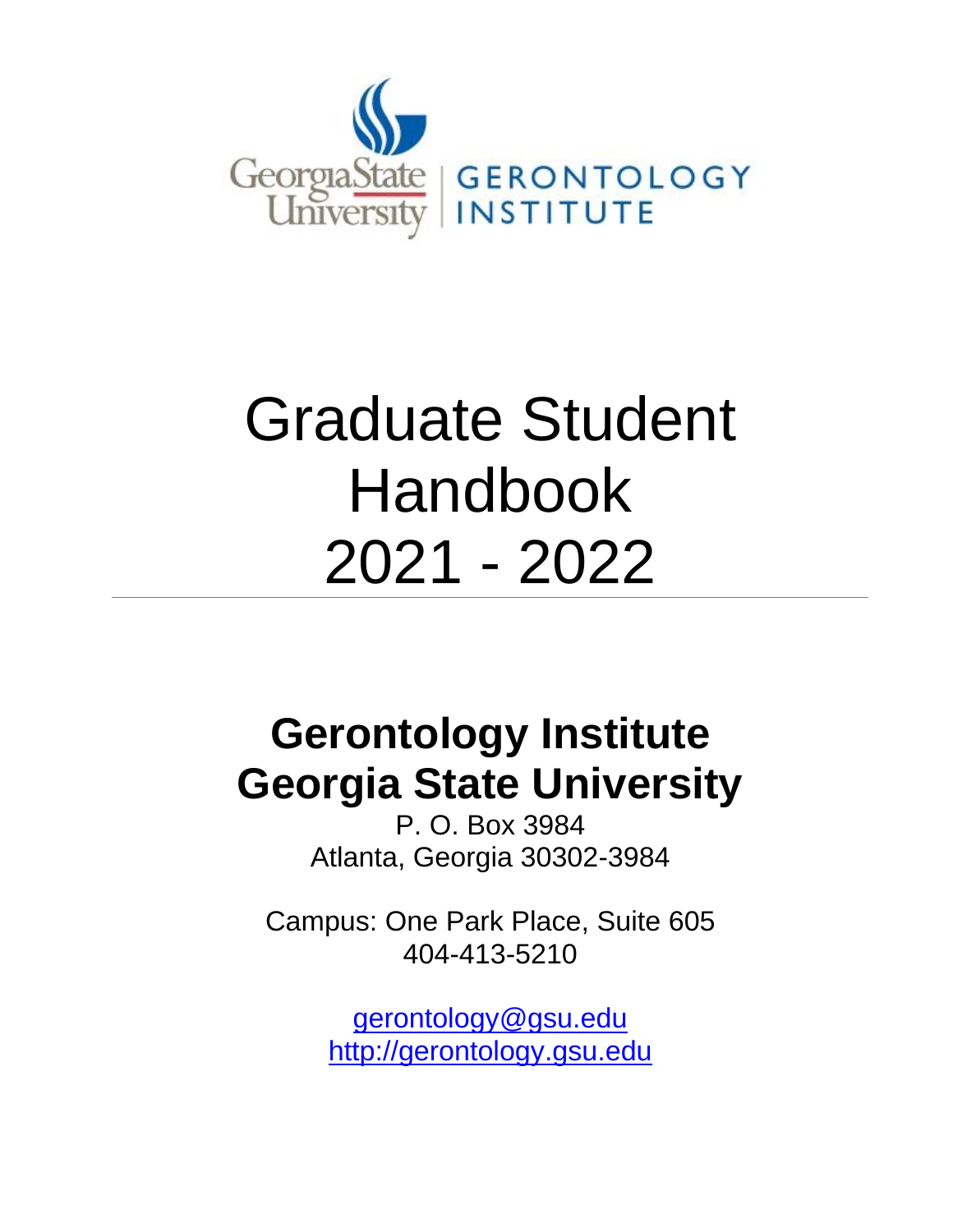# **TABLE OF CONTENTS**

| <b>INTRODUCTION</b>                                                               | $\overline{\mathbf{3}}$                              |
|-----------------------------------------------------------------------------------|------------------------------------------------------|
| <b>CORE FACULTY AND STAFF</b>                                                     |                                                      |
| <b>AFFILIATE FACULTY</b>                                                          | $\frac{4}{5}$                                        |
|                                                                                   |                                                      |
| <b>NEXT STEPS FOR ACCEPTED STUDENTS</b><br><b>REGISTRATION, TUITION, AND FEES</b> | $\overline{\mathbf{Z}}$<br>$\overline{\overline{7}}$ |
| <b>STUDENT EMAIL AND LISTSERV</b>                                                 | $\overline{7}$                                       |
| <b>PANTHERCARD</b>                                                                |                                                      |
|                                                                                   | 8                                                    |
| <b>IMMUNIZATIONS</b>                                                              | 8<br>8                                               |
| CAMPUS MAP LINK AND PARKING & TRANSPORTATION                                      |                                                      |
| <b>FINANCIAL ASSISTANCE</b>                                                       |                                                      |
| <b>GERONTOLOGY SCHOLARSHIPS</b>                                                   | $\frac{8}{8}$                                        |
| <b>GRADUATE ASSISTANTSHIPS</b>                                                    | 9                                                    |
| <b>STUDENT TRAVEL POLICY</b>                                                      | 9                                                    |
| <b>ACADEMIC INTEGRITY</b>                                                         | 10                                                   |
|                                                                                   |                                                      |
| <b>PROGRAM REQUIREMENTS, MASTER OF ARTS</b>                                       | 11                                                   |
| <b>ADMINISTRATION CONCENTRATION</b>                                               | 13                                                   |
| <b>RESEARCH CONCENTRATION</b>                                                     | 14                                                   |
| <b>PROGRAM REQUIREMENTS, GRADUATE CERTIFICATE</b>                                 | 15                                                   |
| <b>CONCENTRATION IN RELIGION AND AGING</b>                                        | 17                                                   |
| <b>COURSE DESCRIPTIONS</b>                                                        | 18                                                   |
| <b>PROGRAM PLANNING AND POLICIES</b>                                              | <u>21</u>                                            |
| <b>STUDENT ADVISEMENT</b>                                                         | 21                                                   |
| <b>CLASS ATTENDANCE</b>                                                           | 21                                                   |
| <b>SYLLABI</b>                                                                    | 21                                                   |
| <b>GRADES</b>                                                                     | 21                                                   |
| <b>RESPONSIBLE CONDUCT OF RESEARCH (RCR) REQUIREMENTS</b>                         | <u>22</u>                                            |
| <b>GRADUATE STUDENT RESOURCES AND MILESTONE FORMS</b>                             | $\overline{22}$                                      |
| <b>COURSE SUBSTITUTIONS AND PETITIONS</b>                                         | $\overline{23}$                                      |
| ENROLLMENT IN NON-GERONTOLOGY COURSES                                             | $\overline{23}$                                      |
| TIME LIMITS and CONTINUOUS ENROLLMENT REQUIREMENTS                                | 23                                                   |
| <b>TRANSFER CREDITS</b>                                                           | 24                                                   |
| <b>DIRECTED READING COURSES</b>                                                   | 24                                                   |
| <b>INTERNSHIP</b>                                                                 | 24                                                   |
| <b>CAPSTONE SEMINAR</b>                                                           | 25                                                   |
| <b>THESIS GUIDELINES</b>                                                          | 26                                                   |
| CHANGE OF M.A. PROGRAM CONCENTRATION                                              | 29                                                   |
| <b>APPLICATION FOR GRADUATION</b>                                                 | <u>29</u>                                            |
|                                                                                   |                                                      |
| <b>GENERAL INFORMATION</b>                                                        | 29                                                   |
| <b>INSTITUTE RESOURCES</b>                                                        | 30                                                   |
| <b>STUDENT INVOLVEMENT</b>                                                        | 31                                                   |

# <span id="page-1-0"></span>**INTRODUCTION**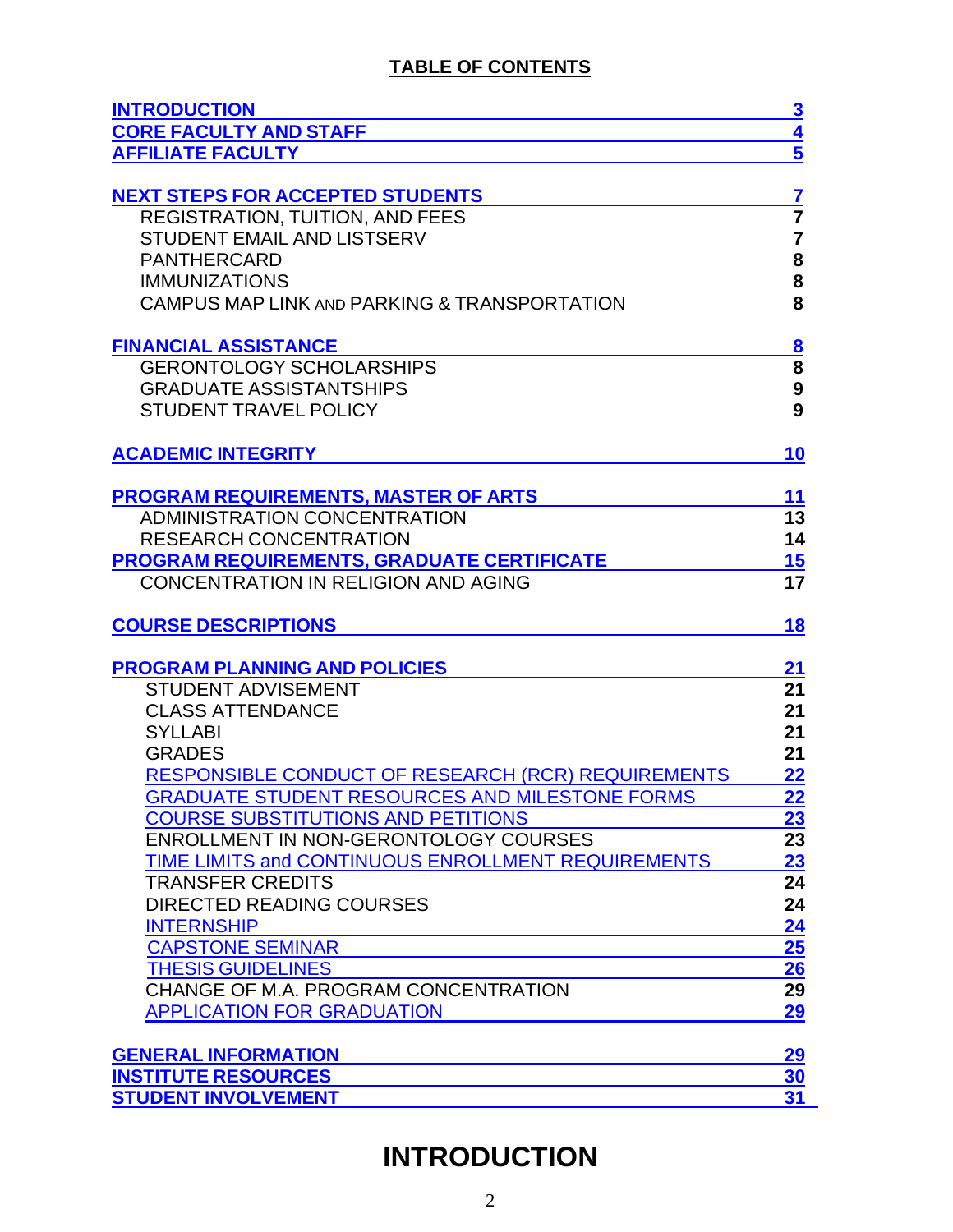The Gerontology Institute is responsible for the development and coordination of instruction, research, and community service activities in Gerontology for Georgia State University. The Institute is a unit of the College of Arts and Sciences and collaborates with colleges, schools, departments, and institutes across the university to carry out its multidisciplinary academic and research programs.

The Institute's origins at GSU date back to 1973, when the Department of Sociology created a master's degree track in Social Gerontology. In 1977, Sociology began offering a certificate in Gerontology to students in any graduate degree program. In 1978, the Gerontology Genter was established to coordinate that credential. The Center added an undergraduate certificate in Gerontology in 1980 and an undergraduate minor in 1997. Both certificates are designed for those planning a career in aging, for those already employed in the field, and for those seeking a greater understanding of the aging process and gerontological theory and research.

Since 1995, full-time Gerontology faculty have pursued an active program of research, both on their own and in conjunction with affiliate faculty in other departments. In 2003, the Gerontology Center was renamed the "Gerontology Institute" to allow for the creation of a master's degree program in Gerontology, which was initiated Fall, 2004.

The Gerontology Institute is comprised of 1) core faculty members, who are full-time in the Institute; 2) joint-appointed faculty members (who serve two units in some way); 3) affiliate faculty members, whose primary appointments are in their home departments, but who share responsibility with the core faculty for the Institute's programs; and 3) an administrative staff to organize and manage Institute work or to manage externally funded research projects.

The Gerontology Institute has a long and proud history at Georgia State and has contributed to the career training of many of the leaders of the field of aging in Georgia and beyond. We welcome you to the Institute and celebrate you on your decision to join us! Be assured that every member of the faculty and staff of the Gerontology Institute is dedicated to your success, both during your academic studies and in your later careers.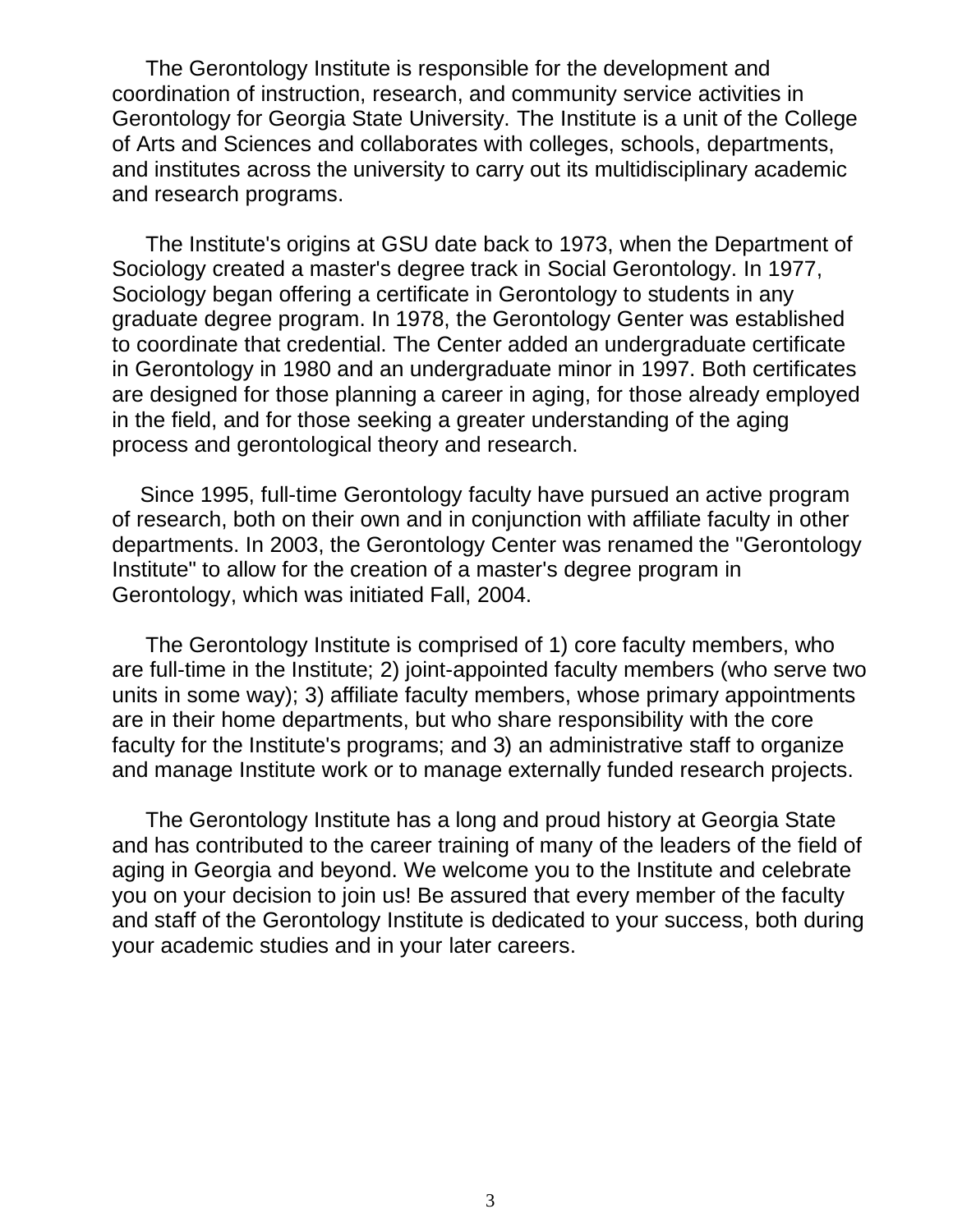# <span id="page-3-0"></span>**CORE FACULTY AND STAFF**

**Denise Butler Department Specialist**  [dbutler26@gsu.edu](mailto:dbutler26@gsu.edu)

**Elisabeth Burgess, Ph.D. Professor (currently on leave)** [eburgess@gsu.edu](about:blank)

**Jonathan Gayles, Ph.D., Institute Interim Director Professor [jgayles@gsu.edu](mailto:jgayles@gsu.edu)**

**Candace L. Kemp, Ph.D. Professor** [ckemp@gsu.edu](about:blank)

**Chivon A. Mingo, Ph.D. Undergraduate Director Associate Professor** [cmingo2@gsu.edu](about:blank)

**Jennifer Craft Morgan**, **Ph.D. Associate Professor** [jmorgan39@gsu.edu](about:blank)

**Grace Dorea da Rosa, Ph.D. Lecturer** [gdarosa@gsu.edu](about:blank)

**Wendy Simonds, Ph.D. Director of Graduate Studies Professor** [wsimonds@gsu.edu](about:blank)

> **Antonius D. Skipper Assistant Professor**  [askipper1@gsu.edu](about:blank)

**COLLEGE ADVISOR Brittany Galuskin Office of Graduate Services** [bgaluskin1@gsu.edu](mailto:bgaluskin1@gsu.edu)

#### **RESEARCH STAFF**

**Crystal Warren Williams, DrPH** [cwilliams259@gsu.edu](about:blank)

**Pamela Manley, MA** [pmanley@gsu.edu](about:blank)

<span id="page-3-1"></span>**Celeste Green, MA** [greene.celeste@gmail.com](about:blank)

#### **AFFILIATE FACULTY**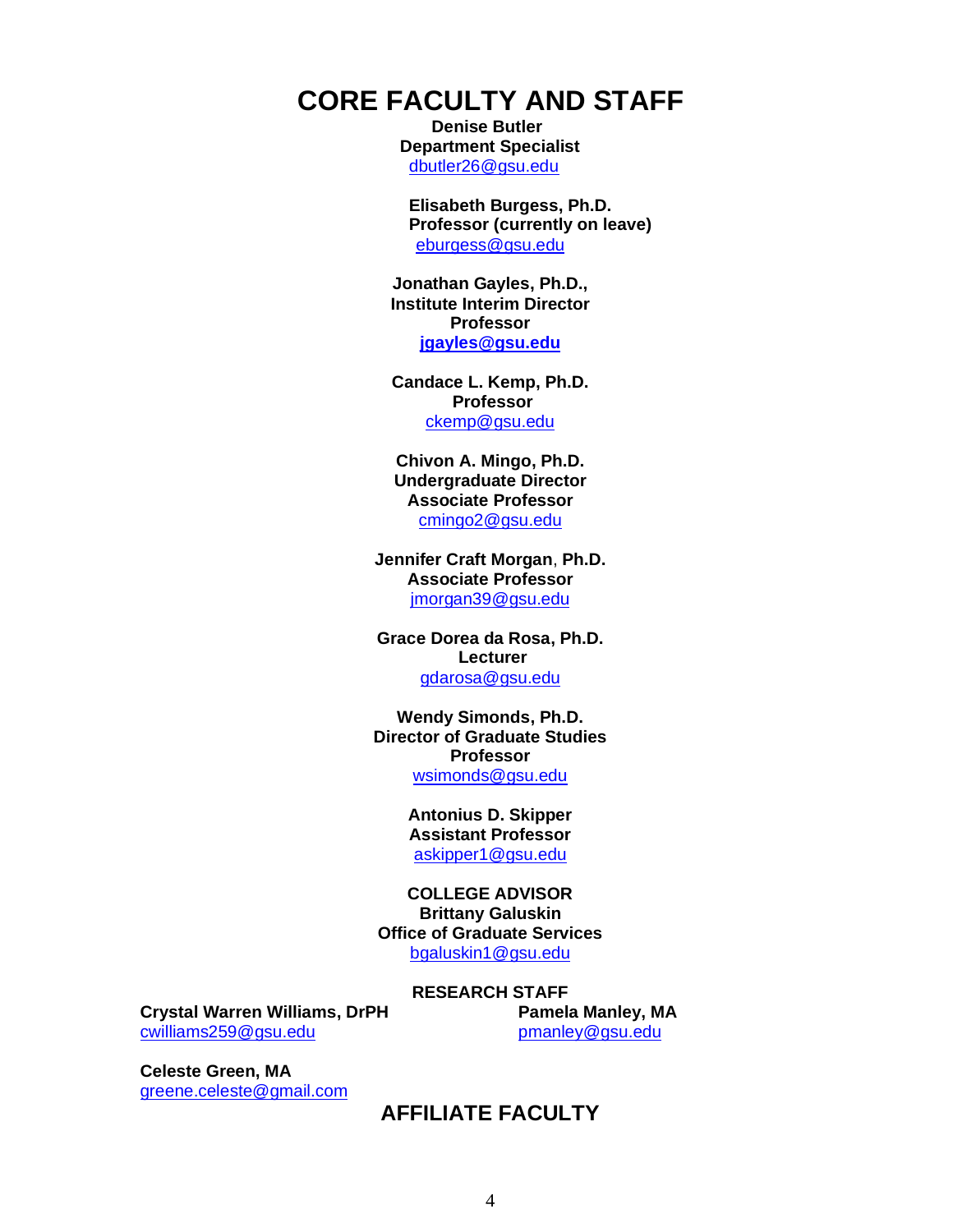| <b>Name</b>                | <b>Title</b>                                                                      | <b>Department/School</b>                         | <b>Email</b>         |
|----------------------------|-----------------------------------------------------------------------------------|--------------------------------------------------|----------------------|
| Jaye Atkinson              | Associate Professor<br>and Chair                                                  | Communication                                    | jla@gsu.edu          |
| Roberta D. Attanasio       | <b>Associate Professor</b>                                                        | <b>Biology</b>                                   | ratanasio@gsu.edu    |
| Sarah Barber               | <b>Assistant Professor</b>                                                        | Psychology                                       | sbarber10@gsu.edu    |
| Mei-Lan Chen               | <b>Assistant Professor</b>                                                        | Nursing                                          | mchen13@gsu.edu      |
| Melanie Davenport          | <b>Associate Professor</b>                                                        | Art Education; Welch School<br>of Art and Design | meldavenport@gsu.edu |
| Kathy Dolan                | <b>Associate Professor</b>                                                        | Sociology; GSU @ Perimeter                       | kdolan@gsu.edu       |
| Vonetta Dotson             | Associate Professor                                                               | Psychology                                       | vdotson1@gsu.edu     |
| <b>Rebecca Ellis</b>       | <b>Associate Professor</b>                                                        | Kinesiology and Health                           | rellis@gsu.edu       |
| <b>Kristi Fuller</b>       | <b>Research Associate</b>                                                         | Georgia Health Policy Center                     | kwfuller@gsu.edu     |
| Sujay Galen                | Professor and Chair                                                               | <b>Physical Therapy</b>                          | sgalen@gsu.edu       |
| Douglas S.<br>Gardenhire   | Chair and Clinical<br>Associate Professor,<br><b>Governors Teaching</b><br>Fellow | <b>Respiratory Therapy</b>                       | dgardenhire@gsu.edu  |
| Matthew Gayman             | Associate Professor                                                               | Sociology                                        | mgayman@gsu.edu      |
| Jung Ha Kim                | <b>Principal Lecturer</b>                                                         | Sociology                                        | jhkim@gsu.edu        |
| Jan M. Ivery               | <b>Associate Professor</b>                                                        | Social Work                                      | jivery@gsu.edu       |
| <b>Ben Kail</b>            | <b>Associate Professor</b>                                                        | Sociology                                        | bkail@gsu.edu        |
| Nancy P. Kropf             | Vice Provost & Dean                                                               | <b>GSU @ Perimeter</b>                           | nkropf@gsu.edu       |
| Jacqueline Laures-<br>Gore | <b>Associate Professor</b>                                                        | <b>Communication Sciences</b><br>and Disorders   | jlaures@gsu.edu      |
| <b>Terri Lewinson</b>      | Associate Professor                                                               | Social Work                                      | tlewinson@gsu.edu    |
| Anne K. Lorio              | Associate Professor                                                               | <b>Physical Therapy</b>                          | alorio@gsu.edu       |
| Kellie Mayfield            | <b>Assistant Professor</b>                                                        | Nutrition                                        | kmayfield@gsu.edu    |
| <b>Kinsuk Maitra</b>       | Professor and Chair                                                               | <b>Occupational Therapy</b>                      | kmaitra@gsu.edu      |
| Huanbiao Mo                | Professor<br>And Dean, College of<br>Nursing and Health<br>Professions            | Nutrition                                        | hmo@gsu.edu          |
| Anne Z. Murphy             | <b>Associate Director</b><br>and Professor                                        | Neuroscience Institute                           | amurphy@gsu.edu      |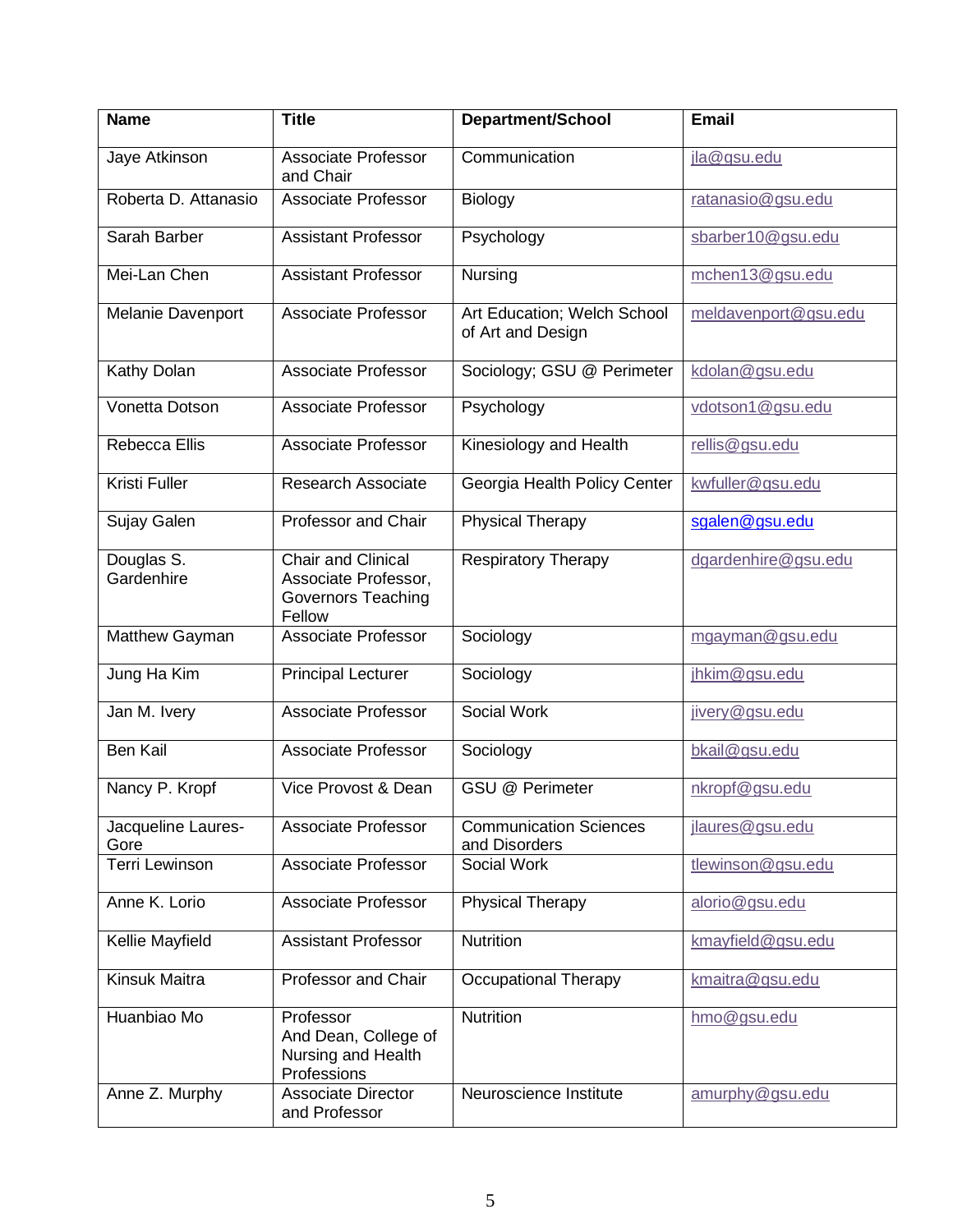| Kim Ramsey-White       | <b>Clinical Assistant</b><br>Professor | School of Public Health                                                                    |                       |
|------------------------|----------------------------------------|--------------------------------------------------------------------------------------------|-----------------------|
| Veronica Rowe          | <b>Assistant Professor</b>             | <b>Occupational Therapy</b>                                                                | vrowe4@gsu.edu        |
| <b>Erin Ruel</b>       | Professor                              | Sociology                                                                                  | eruel@gsu.edu         |
| Laura Shannonhouse     | <b>Associate Professor</b>             | Counseling and<br>Psychological Services,<br>College of Education and<br>Human Development | Ishannonhouse@gsu.edu |
| <b>Wendy Simonds</b>   | Professor                              | Sociology                                                                                  | wsimonds@gsu.edu      |
| Amy Spring             | <b>Assistant Professor</b>             | Sociology                                                                                  | aspring@gsu.edu       |
| <b>Sheryl Strasser</b> | Associate Professor                    | School of Public Health                                                                    | sstrasser@gsu.edu     |
| Jessica Turner         | Professor                              | Psychology                                                                                 |                       |
| Kim Ramsey White       | <b>Clinical Assistant</b><br>Professor | School of Public Health                                                                    | kwhite@gsu.edu        |
| Deborah Whitley        | Professor                              | Social Work                                                                                | dwhitley@gsu.edu      |
| Eric Wright            | Professor and Chair                    | Sociology                                                                                  | ewright28@gsu.edu     |
| Heying Jenny Zhan      | <b>Associate Professor</b>             | Sociology                                                                                  | hzhan@gsu.edu         |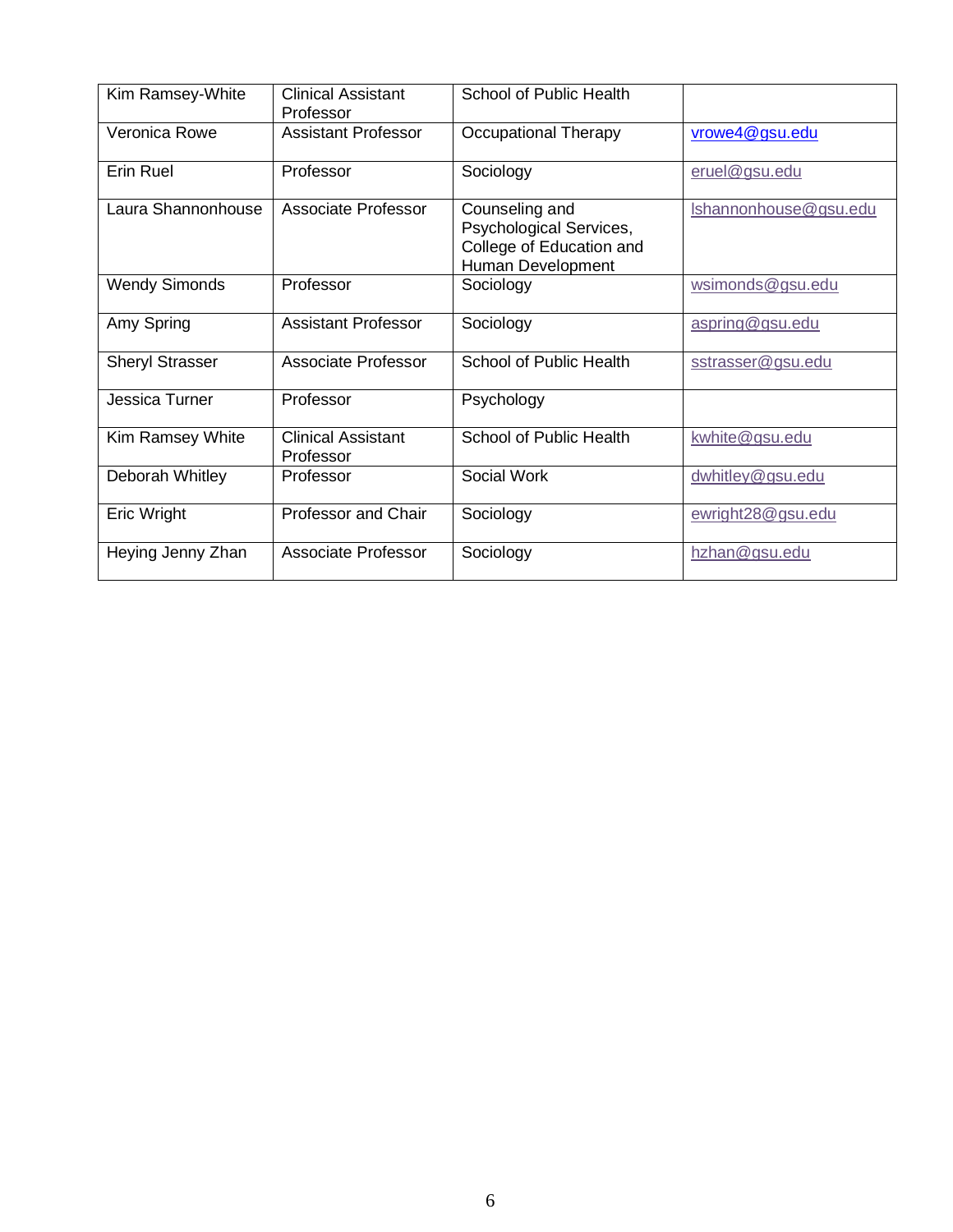# <span id="page-6-0"></span>**NEXT STEPS FOR NEWLY ADMITTED STUDENTS**

New students should contact the Director of Graduate Studies for advisement and information regarding orientation and course registration (Wendy Simonds, [wsimonds@gsu.edu.](mailto:wsimonds@gsu.edu))

All new students must set up a student email account and access their network account. Visit the College of Arts and Sciences website, <https://cas.gsu.edu/graduate-admissions/newly-admitted-next-steps/> for information and instructions. Please read this entire page carefully and be sure to update your emergency contact information, submit your immunization record, and obtain a PantherCard.

All student services are listed on the [GSU Graduate School](https://graduate.gsu.edu/current-students/) website in the dropdown menu under "New/Current Students."

#### **Registration, Tuition, and Fees**

Visit [http://registrar.gsu.edu/registration/registration-guide/](about:blank) for information on course registration.

For current tuition and fees, see: [https://sfs.gsu.edu/resources/tuition/tuition](https://sfs.gsu.edu/resources/tuition/tuition-breakdown/)[breakdown/,](https://sfs.gsu.edu/resources/tuition/tuition-breakdown/) and select "Graduate." For information on financial aid, see: [https://sfs.gsu.edu](https://sfs.gsu.edu/) (more on this below). **Be sure to check your financial account and resolve any issues well in advance of the fee payment deadline.** 

**Students should be aware that each course is offered once a year, typically in the same semester (excluding Special Topics courses).** Classes that require authorization will be noted on the Schedule of Classes. Special authorization, including overflows, can usually be obtained for a course from the instructor or an advisor in the Gerontology Institute. If a class you wish to take is closed, contact the instructor via email to determine whether an overflow is possible. **Students with graduate assistantships (GAs) must registered for 12 credit hours each Fall and Spring semester, and 9 hours in Summer terms. Failure to maintain 12 credit hours for GRA's (9 in Summer) will result in a loss of funding. GAs should register for a minimum of 3 or more hours of "Research Practicum" in order to reach a total of 12 hours a semester (and 9 in Summer).**

#### **Student Email and Listserv**

The primary means of communication between GSU and all students is through GSU student email and the listserv. All registration information and other important announcements from the Institute and the Graduate Office will be sent via GSU email accounts and the listserv. **It is mandatory and so, so important that you join the listserv and check your GSU email frequently**.

**PantherCard**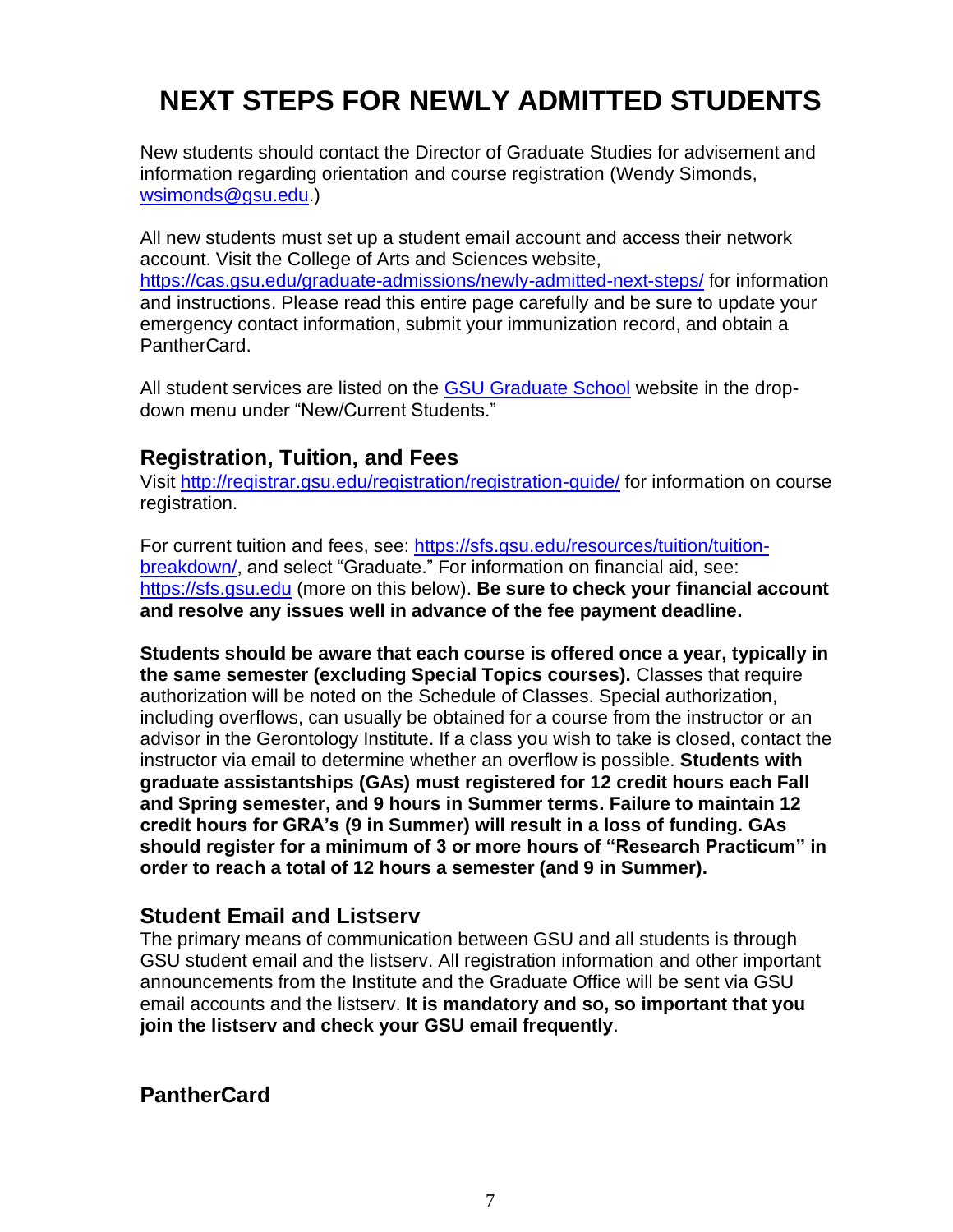The PantherCard is the official Georgia State University identification card. It is also used as a library card, an access card to some campus facilities, and a debit card (PantherCash and PantherMeals). Additional information about the PantherCard program is available at [https://services.gsu.edu/panthercard/.](https://services.gsu.edu/panthercard/)

#### **Immunization**

All students must meet immunization requirements and provide a record of immunization to the Health Services Office before registering for classes. You may view immunization requirements and obtain the immunization certificate forms on the Health Services website, [https://health.gsu.edu.](https://health.gsu.edu/) Information on free COVID-19 vaccines can be found here: [https://ahead.gsu.edu/covid-19-resources/covid-19](https://ahead.gsu.edu/covid-19-resources/covid-19-vaccine/) [vaccine/.](https://ahead.gsu.edu/covid-19-resources/covid-19-vaccine/)

# **Campus Map Link:**

[https://georgiastateuniversity.myuvn.com/map-parking/.](https://georgiastateuniversity.myuvn.com/map-parking/)

# **Parking and Transportation**

Georgia State University offers three options for traveling to and from campus: driving to campus and parking on-site, driving to an off-site parking area and taking a shuttle to campus, and discounted monthly MARTA cards. A limited number of monthly passes are available for a fee for on-campus parking. Daily passes at reduced rates also can be purchased for on-campus parking. Shuttle services transport students from off-campus parking at Turner Field (Atlanta Braves stadium) to the campus at no charge. All parking at the University main campus and at university-controlled off-campus lots requires the pre-registration of all vehicles. A valid university parking permit must be displayed at all times. Students should register their vehicles at [https://parking.gsu.edu.](https://parking.gsu.edu/) A valid PantherCard is required for all parking transactions.

# **FINANCIAL ASSISTANCE**

<span id="page-7-0"></span>The Office of Student Financial Services provides assistance to Georgia State University students through scholarships, grants, and loans. To learn more or to fill out the Free Application for Federal Student Aid, visit the website: [https://sfs.gsu.edu.](https://sfs.gsu.edu/) In addition, the Gerontology Institute awards scholarships and graduate research assistantships (GRAs) on a competitive basis to students enrolled in graduate gerontology programs.

### **Gerontology Institute Scholarships**

The Gerontology Institute awards several scholarships annually to outstanding students. Information about applying is available on the Institute website and additional information about scholarships at GSU can be found at [https://gerontology.gsu.edu/scholarships-awards/.](https://gerontology.gsu.edu/scholarships-awards/) Gerontology Institute Scholarship competitions will be announced in the first few weeks of each Spring Semester. Please watch for notifications regarding scholarship applications from the Institute.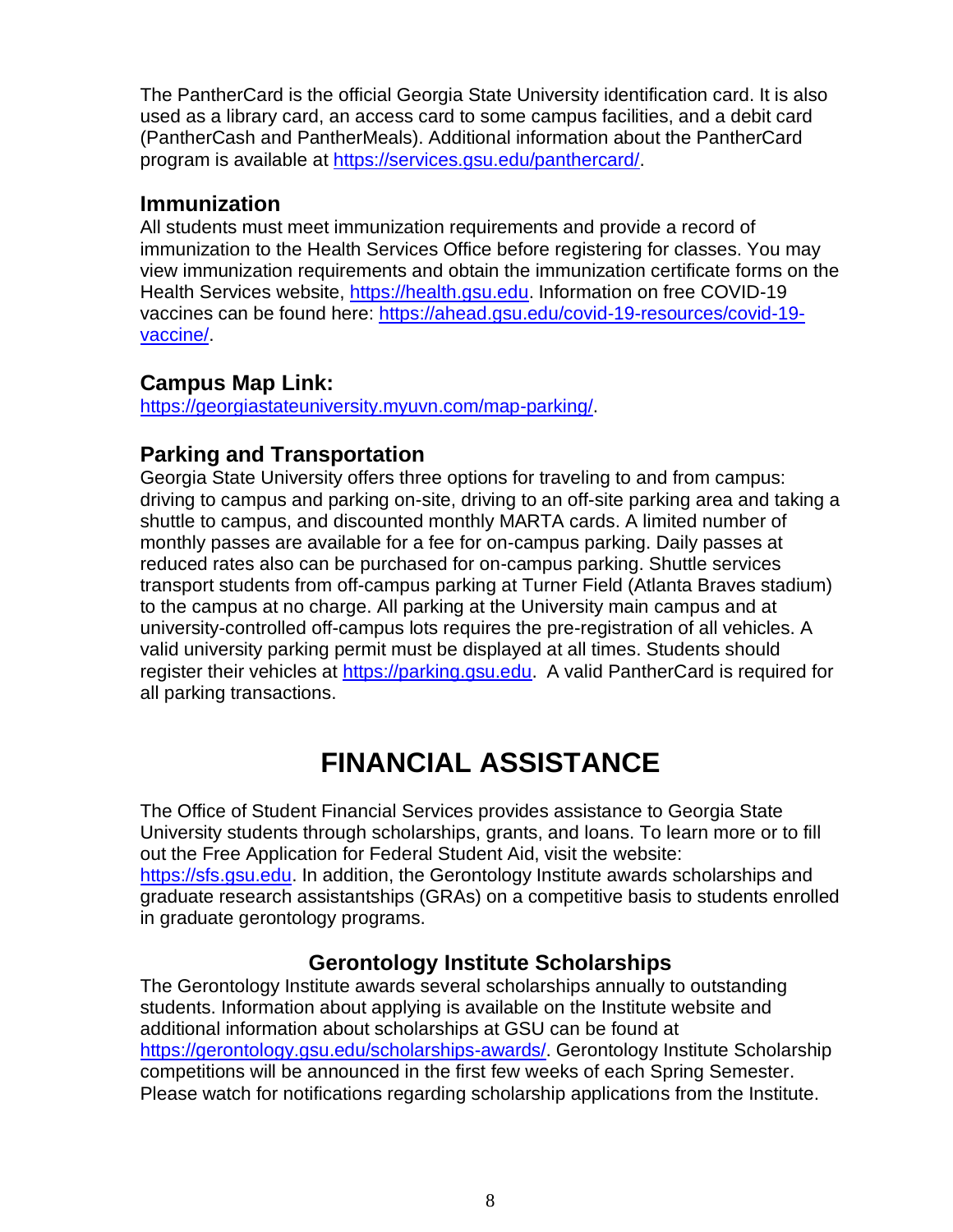# **Graduate Assistantships**

A limited number of Graduate Assistantships (GAs) are available to qualified gerontology degree students. Under faculty supervision, graduate assistants help gerontology faculty members with research projects (GRAs) or with teaching duties (GTAs). The expected workload is eight hours per week during the semester. GAs are usually awarded as an annual appointment for the academic year plus summer term and are limited to two years. **Tuition is waived for GAs, but students are still responsible for paying student fees.** GAs receive a 10% discount on books at the University Bookstore.

Gerontology graduate students who have research skills or strong interest and knowledge in other fields are also eligible to seek GRAs in other departments and units in the University. Additional GRAs may be available through funded research projects and may involve different hours.

### **Student Travel Policy**

Whenever our budget allows, we offer travel allowances for students to attend professional conferences. Each year some of the Institute's faculty and students attend one or more of the following conferences:

- Gerontological Society of America (GSA) [https://www.geron.org](https://www.geron.org/)
- Georgia Gerontology Society (GGS) [https://georgiagerontologysociety.org](https://georgiagerontologysociety.org/)
- Southern Gerontological Society (SGS) [https://southerngerontologicalsociety.org](https://southerngerontologicalsociety.org/)

These conferences provide students with the opportunities to network with professionals in their field of study and educate themselves about the current issues in the field. They also give students a chance to present their own work before a professional audience of peers and faculty.

Although the Institute would like to have the resources available to pay all travel expenses for all students for these trips, our budget is limited and amounts may vary depending on the location of the conference and amount of funds available. Students are encouraged to seek financial support offered by any conference they wish to attend by participating in scholarship and paper competitions, volunteering to assist with conference activities, sharing lodging with other students, etc.

In distributing Gerontology Institute travel funds, preference will be given to:

- Students who are on a conference program (e.g., co-author/presenter of a paper or poster).
- Students who have not previously attended and received funds for a conference during that academic year.

Unfortunately, the University cannot provide funds in advance for student travel costs. As a result students will need to make their travel arrangements on their own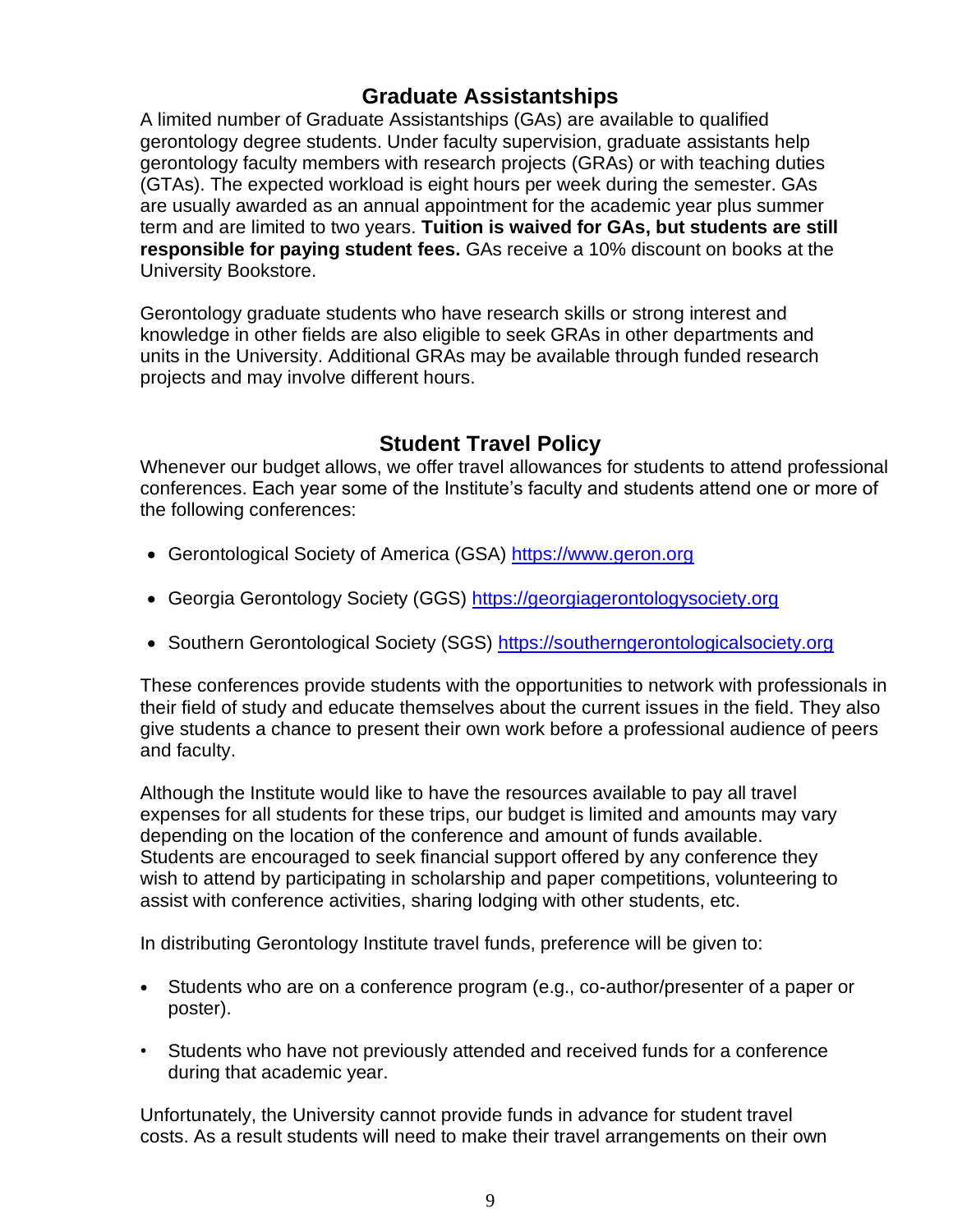and pay for the costs via credit or debit card. At least one month before traveling, students must submit a Travel Authorization form to the Department Specialist. An accounting of expenses and required receipts MUST be submitted to the Department Specialist within one month of the end of the conference, or reimbursement cannot be paid.

Any questions regarding this policy should be addressed to the Institute's Business Manager.

# **Academic Integrity**

<span id="page-9-0"></span>**Students are responsible for knowing and adhering to GSU's policies on academic conduct. Violations of this policy, such as plagiarism, unauthorized collaboration, or double-submission, may result in expulsion from the program.** See: [https://codeofconduct.gsu.edu.](about:blank)

**All instances of academic dishonesty will be reported to the Dean's Office.**  More than one instance may result in expulsion. Students should utilize Universityprovided software (Turnitin) to ensure that they have not plagiarized.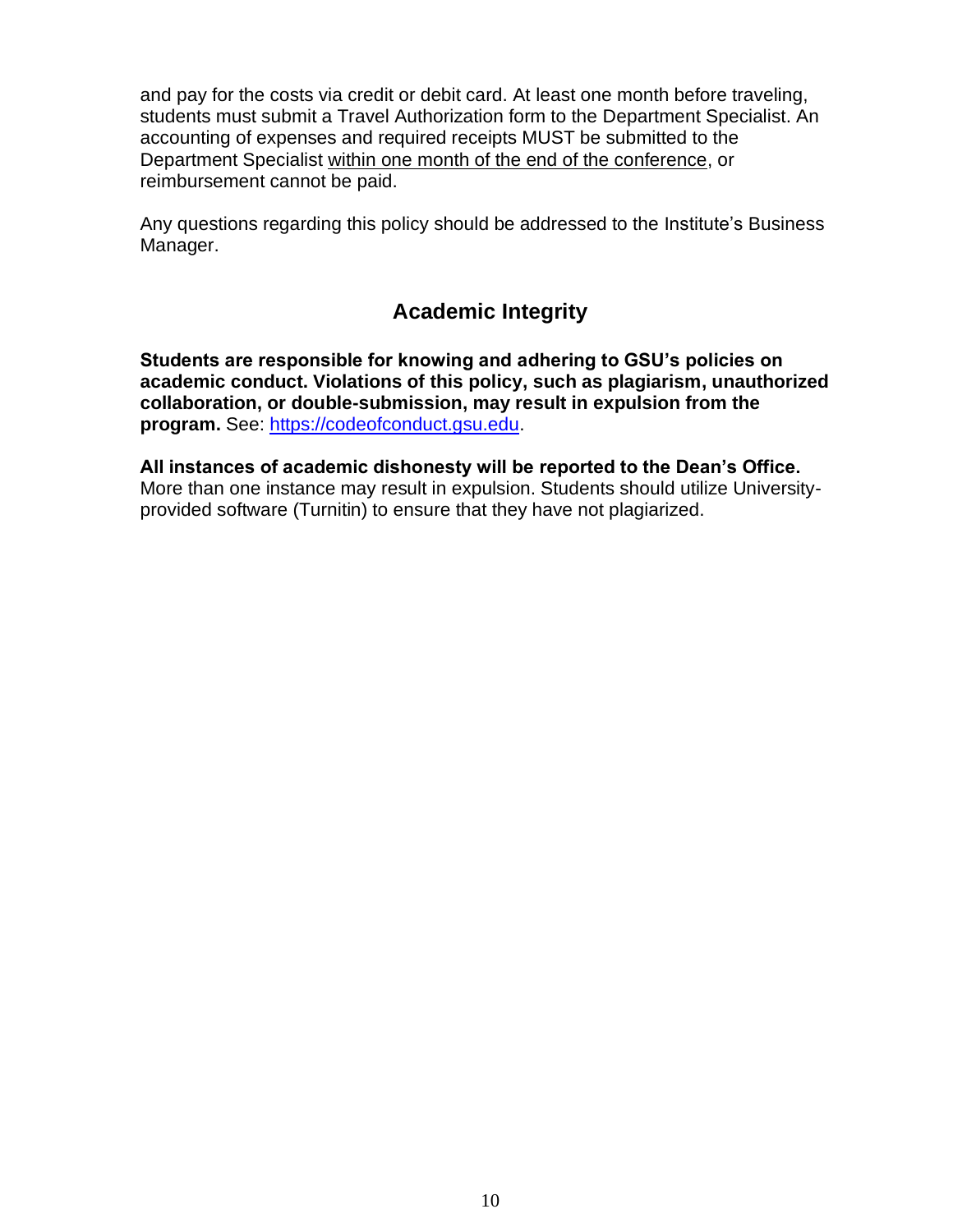# **PROGRAM REQUIREMENTS Master of Arts in Gerontology**

(All courses are 3 semester hours)

<span id="page-10-0"></span>**Prerequisite required of students without previous coursework in statistics.**

SOCI 3010 Social Statistics or another approved statistics course

#### **1. Core courses (15 semester hours)**

#### o **Two required courses (6 hours):**

GERO 8000 Seminar in Gerontology GERO 8100 Research Methods in Gerontology *(Both of these are typically offered Fall semesters*.)

#### o **Choose three courses (9 hours):**

| <b>Aging Policy and Services</b>  |
|-----------------------------------|
| <b>Health and the Older Adult</b> |
| Sociology of Aging                |
| Diversity and Aging               |
| Psychology of Aging               |
|                                   |

#### **2. Concentration requirements (3 courses or 9 hours) in one of the two concentrations below.**

#### **A. Administration Concentration**

| <b>GERO 8200</b> | Aging Program Administration (typically offered Fall<br>semesters) |
|------------------|--------------------------------------------------------------------|
| <b>GERO 8850</b> | Capstone Seminar (typically offered Spring semesters)              |
| <b>GERO 8910</b> | Gerontology Internship                                             |

#### **B. Research Concentration**

An approved advanced methods course (Such as GERO 8110; GER0 8115; HIST 6920; PH 7521; PT 8500; SOCI 8342) GERO 8999 Thesis Research (6 hours)

A thesis approved by the student's thesis committee and the Director of the Gerontology Institute

#### **3. Four elective courses (12 hours)**

| <b>GERO 6475</b> | Communication and Aging                                               |
|------------------|-----------------------------------------------------------------------|
| <b>GERO 7110</b> | Aging Policy Services (if not taken in the core)                      |
| <b>GERO 7200</b> | Health and the Older Adult (if not taken in the core)                 |
| <b>GERO 7260</b> | Aging Practice, Policy, and Research (if not required)                |
| <b>GERO 8102</b> | <b>Life Course Sociology</b>                                          |
| <b>GERO 8110</b> | Evaluation Research in Gerontology (if not taken as a<br>requirement) |
| <b>GERO 8115</b> | Qualitative Gerontology (if not taken as a requirement)               |
| <b>GERO 8116</b> | Sociology of Aging (if not taken in the core)                         |
|                  |                                                                       |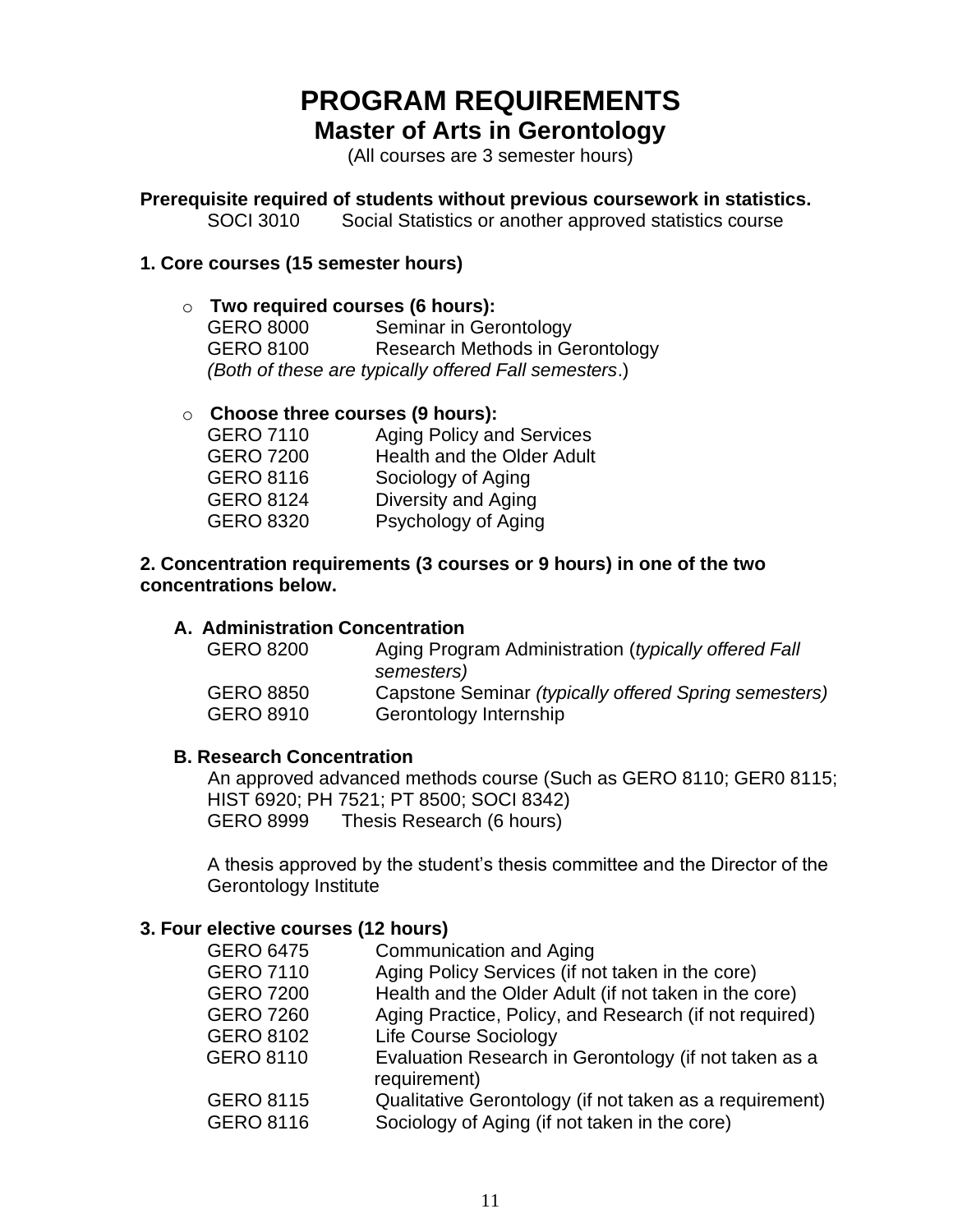| <b>GERO 8119</b> | <b>Global Aging and Social Policies</b>                   |
|------------------|-----------------------------------------------------------|
| <b>GERO 8122</b> | Death, Dying, and Loss                                    |
| <b>GERO 8124</b> | Diversity and Aging (if not taken in the core)            |
| <b>GERO 8130</b> | Intimate Ties in Later Life                               |
| <b>GERO 8200</b> | Aging Program Administration (if not required in          |
|                  | concentration)                                            |
| <b>GERO 8320</b> | Psychology of Aging (if not taken in the core)            |
| <b>GERO 8330</b> | Mental Health and Aging                                   |
| <b>GERO 8340</b> | Dementia                                                  |
| <b>GERO 8700</b> | <b>Special Topics in Gerontology</b>                      |
| <b>GERO 8800</b> | Directed Reading in Gerontology (requires special         |
|                  | permission)                                               |
| <b>GERO 8910</b> | Gerontology Internship (if not required in concentration) |
| <b>NUTR 7105</b> | <b>Geriatric Nutrition</b>                                |
|                  |                                                           |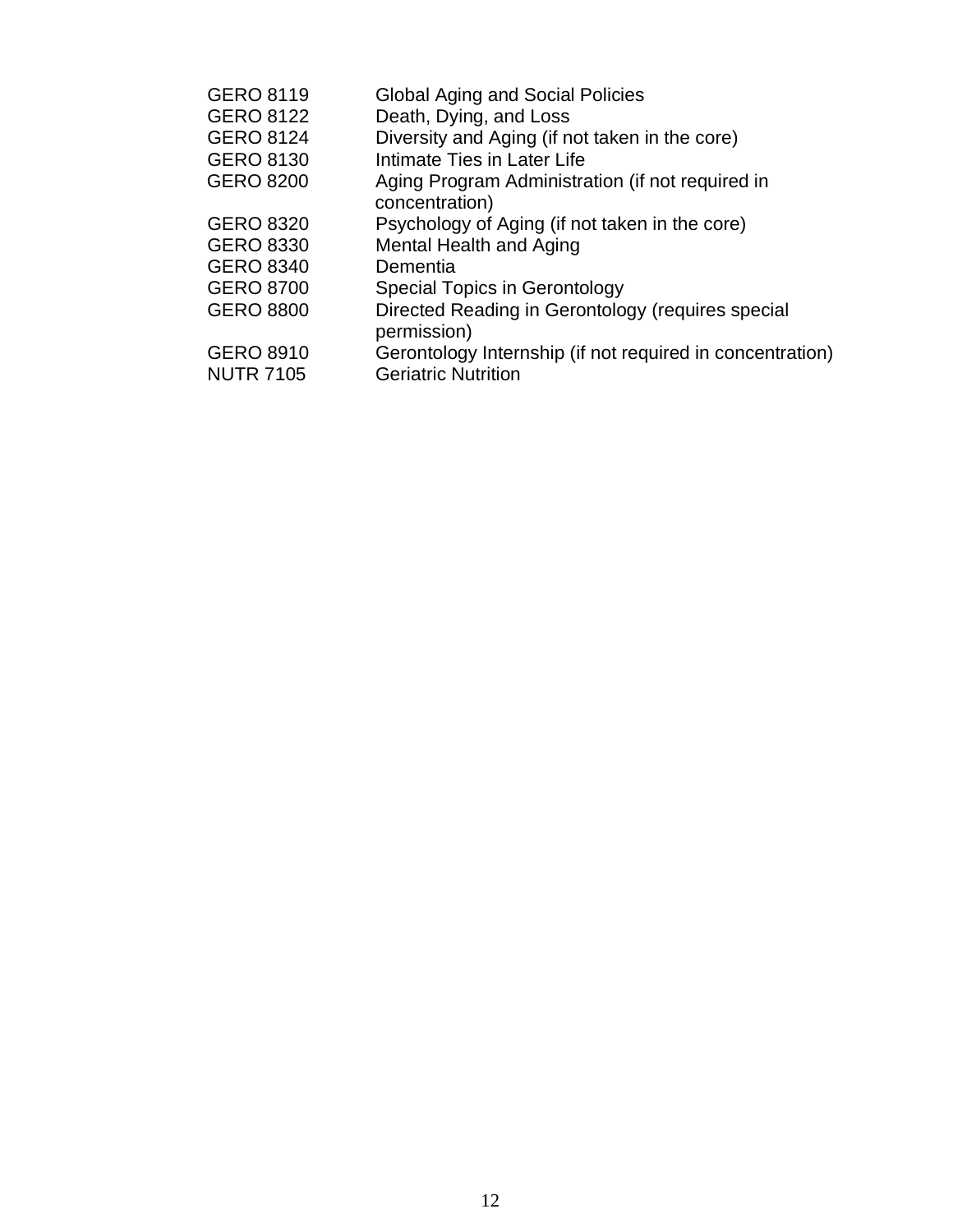# **PROGRAM REQUIREMENTS\* Master of Arts in Gerontology**

Administration Concentration (36 Credit Hours)

# **Student Name: Faculty Mentor:**

#### **Entry Semester: Catalog Semester:**

#### **GRA (yes or no):**

(If yes, GRAs are required to register for at least 12 credit hours per semester in FA & SP, 9 in SU)

| <b>Course</b><br><b>Number</b>                                     | <b>Course</b><br><b>Name</b>            | <b>Credit</b>  | Semester/Year |
|--------------------------------------------------------------------|-----------------------------------------|----------------|---------------|
| <b>Hours</b><br><b>Completed</b><br>Core Courses (15 credit hours) |                                         |                |               |
| Required:                                                          |                                         |                |               |
| <b>GERO 8000</b>                                                   | Seminar in Gerontology                  | 3              |               |
| <b>GERO 8100</b>                                                   | <b>Research Methods</b>                 | 3              |               |
|                                                                    | And choose three of the following:      |                |               |
| <b>GERO 7110</b>                                                   | <b>Aging Policy Services</b>            | 3              |               |
| <b>GERO 7200</b>                                                   | Health and the Older Adult              | $\overline{3}$ |               |
| <b>GERO 8116</b>                                                   | Sociology of Aging                      | 3              |               |
| <b>GERO 8124</b>                                                   | Diversity and Aging                     | $\overline{3}$ |               |
| <b>GERO 8320</b>                                                   | Psychology of Aging                     | $\overline{3}$ |               |
| Administration Concentration Requirements (9 credit hours)         |                                         |                |               |
| <b>GERO 8200</b>                                                   | <b>Aging Program Administration</b>     | 3              |               |
| <b>GERO 8850</b>                                                   | <b>Capstone Seminar</b>                 | 3              |               |
| <b>GERO 8910</b>                                                   | Gerontology Internship                  | $\overline{3}$ |               |
|                                                                    | Elective Requirements (12 credit hours) |                |               |
|                                                                    |                                         | 3              |               |
|                                                                    |                                         | 3              |               |
|                                                                    |                                         | 3              |               |
|                                                                    |                                         | 3              |               |

 *Please submit all [milestone completions](https://cas.gsu.edu/academics-admissions/required-milestones/) and [course substitutions](https://cas.gsu.edu/graduate-services/student-resources/) to the Office of Graduate Services.*

*\*This is the form we use to keep track of your progress. Please use it to keep track of your progress, too. It is important to keep track, because you must declare your intent to graduate two semesters in advance.*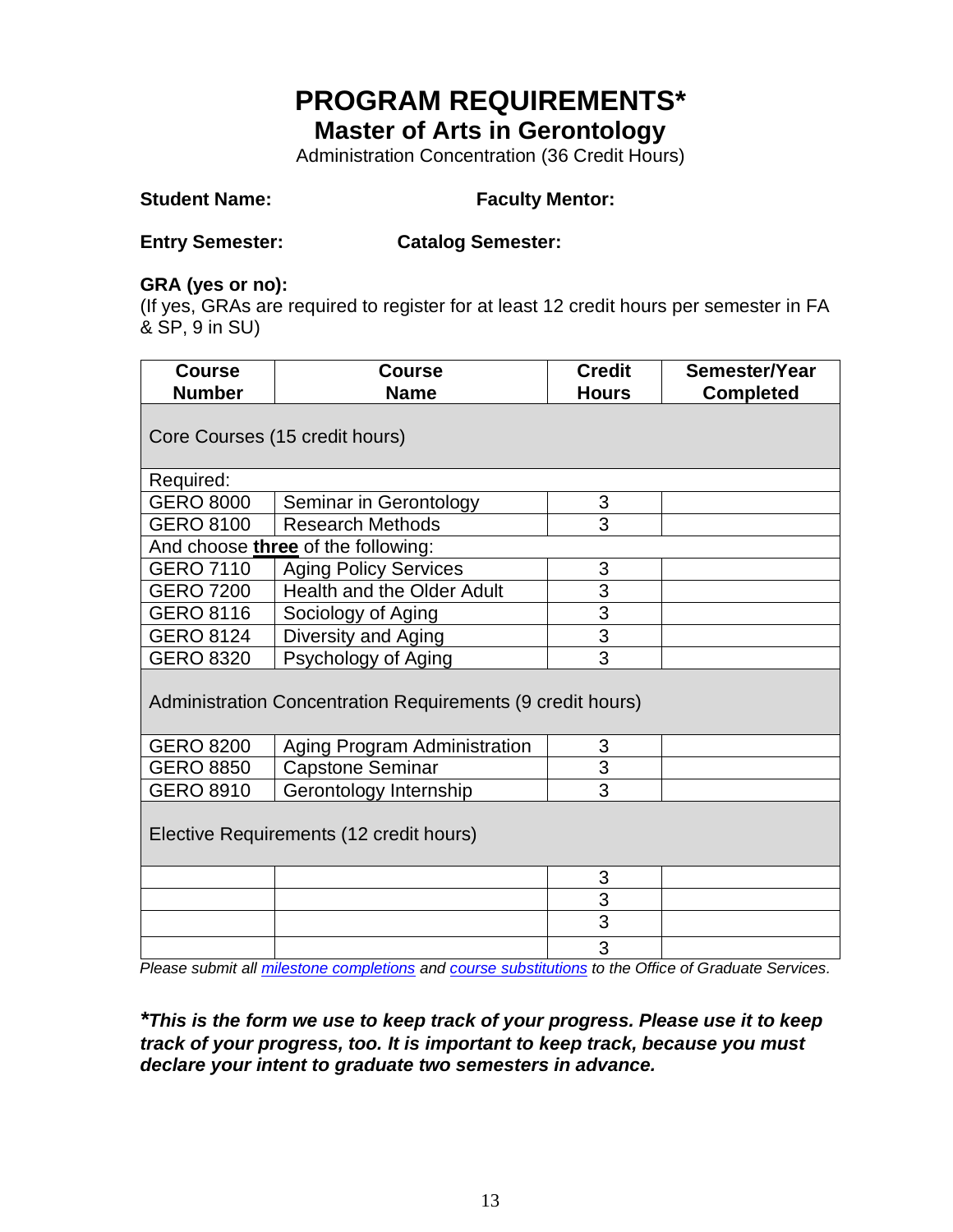# **PROGRAM REQUIREMENTS\***

**Master of Arts in Gerontology**

Research Concentration (36 Credit Hours)

**Student Name: Faculty Mentor:**

| <b>Entry Semester:</b>                               | <b>Catalog Semester:</b>                                                               |                |                  |  |
|------------------------------------------------------|----------------------------------------------------------------------------------------|----------------|------------------|--|
| GRA (yes or no):                                     |                                                                                        |                |                  |  |
|                                                      | (If yes, GRAs are required to register for at least 12 credit hours per semester in FA |                |                  |  |
| & SP, 9 in SU)                                       |                                                                                        |                |                  |  |
| <b>Course</b>                                        | <b>Course</b>                                                                          | <b>Credit</b>  | Semester/Year    |  |
| <b>Number</b>                                        | <b>Name</b>                                                                            | <b>Hours</b>   | <b>Completed</b> |  |
|                                                      | Core Courses (15 credit hours)                                                         |                |                  |  |
| Required:                                            |                                                                                        |                |                  |  |
| <b>GERO 8000</b>                                     | Seminar in Gerontology                                                                 | 3              |                  |  |
| <b>GERO 8100</b>                                     | <b>Research Methods</b>                                                                | $\overline{3}$ |                  |  |
|                                                      | And choose three of the following:                                                     |                |                  |  |
| <b>GERO 7110</b>                                     | <b>Aging Policy Services</b>                                                           | 3              |                  |  |
| <b>GERO 7200</b>                                     | Health and the Older Adult                                                             | $\overline{3}$ |                  |  |
| <b>GERO 8116</b>                                     | Sociology of Aging                                                                     | 3              |                  |  |
| <b>GERO 8124</b>                                     | Diversity and Aging                                                                    | $\overline{3}$ |                  |  |
| <b>GERO 8320</b>                                     | Psychology of Aging                                                                    | $\overline{3}$ |                  |  |
| Research Concentration Requirements (9 credit hours) |                                                                                        |                |                  |  |
|                                                      | <b>Approved Advanced Methods</b>                                                       | 3              |                  |  |
| <b>GERO 8999</b>                                     | <b>Thesis Research Hours</b>                                                           | 6              |                  |  |
|                                                      | A thesis approved by the student's thesis committee (note details below)               |                |                  |  |
| Elective Requirements (12 credit hours)              |                                                                                        |                |                  |  |
|                                                      |                                                                                        | 3              |                  |  |
|                                                      |                                                                                        | 3              |                  |  |
|                                                      |                                                                                        | 3              |                  |  |
|                                                      |                                                                                        | $\overline{3}$ |                  |  |

 *Please submit all [milestone completions](https://cas.gsu.edu/academics-admissions/required-milestones/) and [course substitutions](https://cas.gsu.edu/graduate-services/student-resources/) to the Office of Graduate Services.*

Thesis Details

Title:

Thesis Committee Chair & Members:

Proposal Defended Date:

Completion Date/Graduation Semester:

*\*This is the form we use to keep track of your progress. Please use it to keep track of your progress, too. It is important to keep track, because you must declare your intent to graduate two semesters in advance.*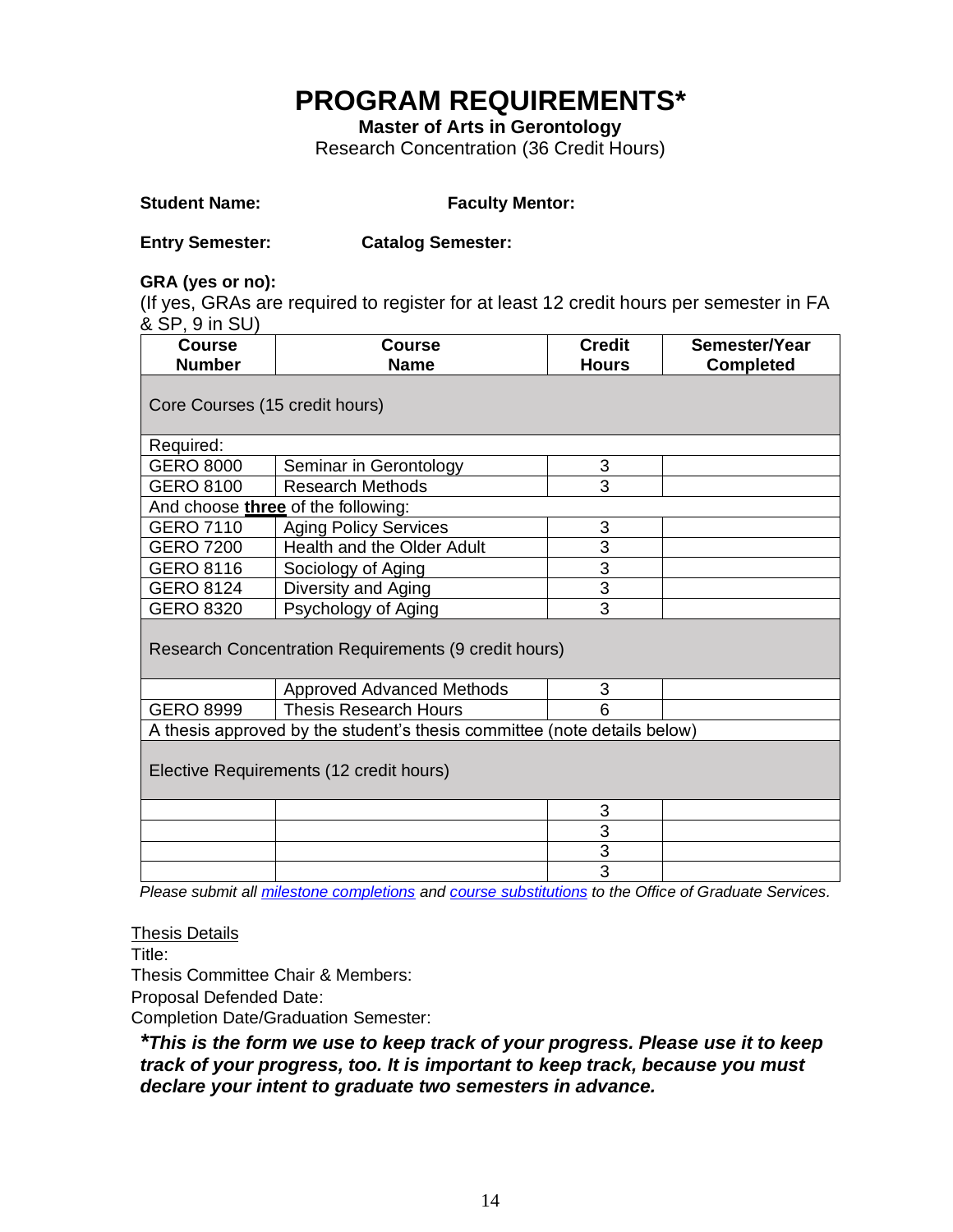# **PROGRAM REQUIREMENTS Graduate Certificate in Gerontology**

(18 credit hours. All courses are 3 semester hours)

#### <span id="page-14-0"></span>**1. Core courses (9 hours)**

o Select **three** of the following courses:

| <b>GERO 7110</b> | <b>Aging Policy and Services</b>     |
|------------------|--------------------------------------|
| <b>GERO 7200</b> | <b>Health and the Older Adult</b>    |
| <b>GERO 7260</b> | Aging Practice, Policy, and Research |
| <b>GERO 8116</b> | Sociology of Aging                   |
| <b>GERO 8320</b> | Psychology of Aging                  |

#### **2. Elective courses (6 hours)**

o Select two of the following courses:

| Communication and Aging                                   |
|-----------------------------------------------------------|
| Aging Policy Services (if not taken in the core)          |
| Health and the Older Adult (if not taken in the core)     |
| Aging Practice, Policy, and Research (if not taken in the |
|                                                           |
| Seminar in Gerontology                                    |
| <b>Life Course Sociology</b>                              |
| Sociology of Aging (if not taken in the core)             |
| <b>Global Aging and Social Policies</b>                   |
| Death, Dying, and Loss                                    |
| Diversity and Aging                                       |
| Intimate Ties in Later Life                               |
| Aging Program Administration                              |
| Psychology of Aging (if not taken in the core)            |
| Mental Health and Aging                                   |
| Dementia                                                  |
| Special Topics in Gerontology                             |
| Directed Reading in Gerontology (requires special         |
|                                                           |

permission)

#### **3. Internship (3 hours)**

GERO 8910 Gerontology Internship or an approved alternate internship course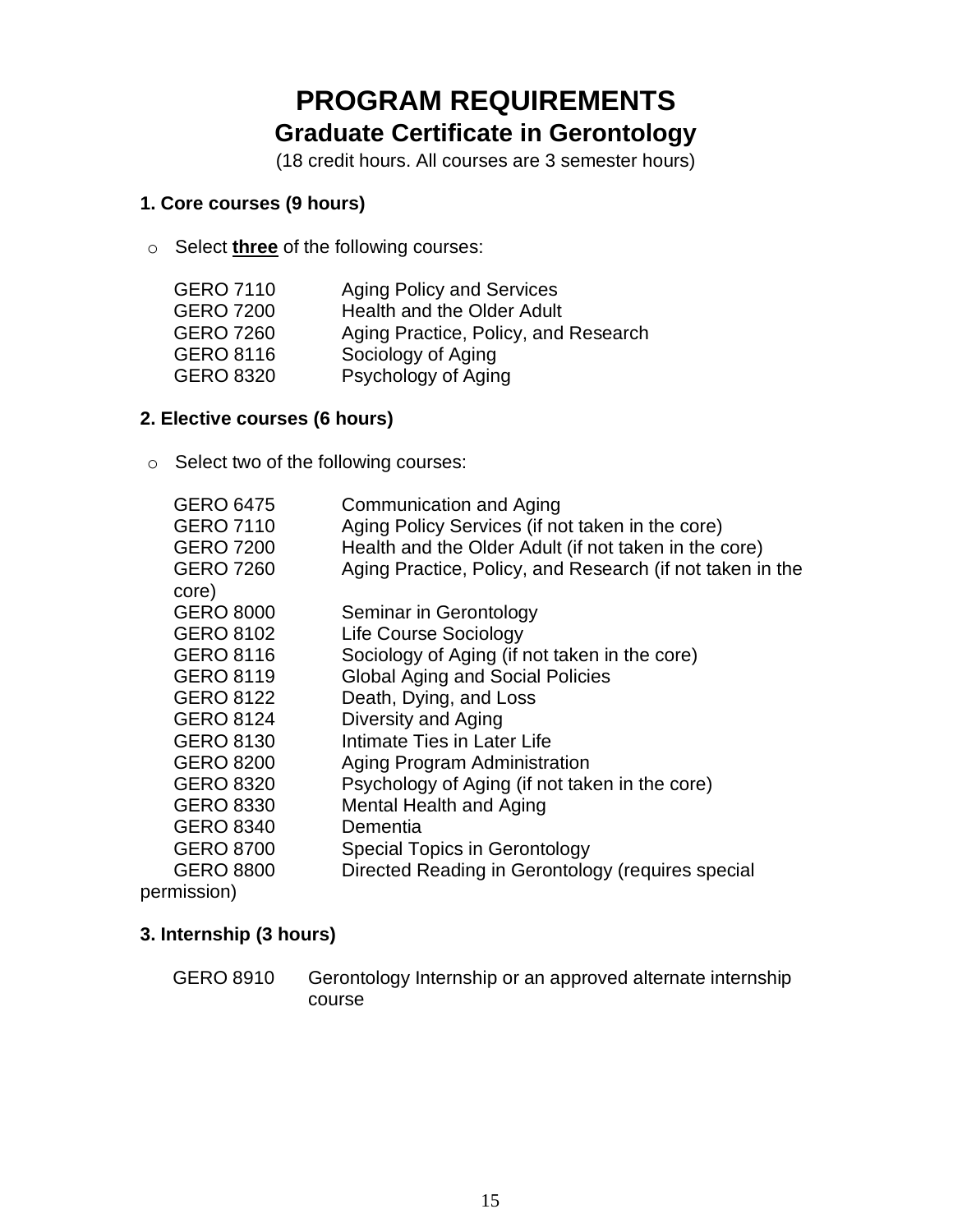# **PROGRAM REQUIREMENTS\* Graduate Certificate in Gerontology**

18 Credit Hours

**Student Name:**

#### **Entry Semester:**

#### **Catalog Semester:**

| <b>Course</b>                  | <b>Course</b>                          | <b>Credit</b> | Semester/Year    |
|--------------------------------|----------------------------------------|---------------|------------------|
| <b>Number</b>                  | <b>Name</b>                            | <b>Hours</b>  | <b>Completed</b> |
|                                |                                        |               |                  |
| Core Courses (9 credit hours)  |                                        |               |                  |
|                                |                                        |               |                  |
| Choose three of the following: |                                        |               |                  |
| <b>GERO 7110</b>               | <b>Aging Policy Services</b>           | 3             |                  |
| <b>GERO 7200</b>               | Health and the Older Adult             | 3             |                  |
| <b>GERO 7290</b>               | Aging Practice, Policy, and            |               |                  |
|                                | Research                               |               |                  |
| <b>GERO 8116</b>               | Sociology of Aging                     | 3             |                  |
| <b>GERO 8320</b>               | Psychology of Aging                    | 3             |                  |
|                                |                                        |               |                  |
|                                | Elective Requirements (6 credit hours) |               |                  |
|                                |                                        |               |                  |
|                                |                                        | 3             |                  |
|                                |                                        | 3             |                  |
|                                |                                        | 3             |                  |
|                                |                                        |               |                  |
| Internship (3 credit hours)    |                                        |               |                  |
| <b>GERO 8910</b>               | Gerontology Internship (or an          |               |                  |
|                                | approved alternative                   | 3             |                  |
|                                | internship course)                     |               |                  |

 *Please submit all [milestone completions](https://cas.gsu.edu/academics-admissions/required-milestones/) and [course substitutions](https://cas.gsu.edu/graduate-services/student-resources/) to the Office of Graduate Services.*

#### *\*This is the form we use to keep track of your progress. Please use it to keep track of your progress, too.*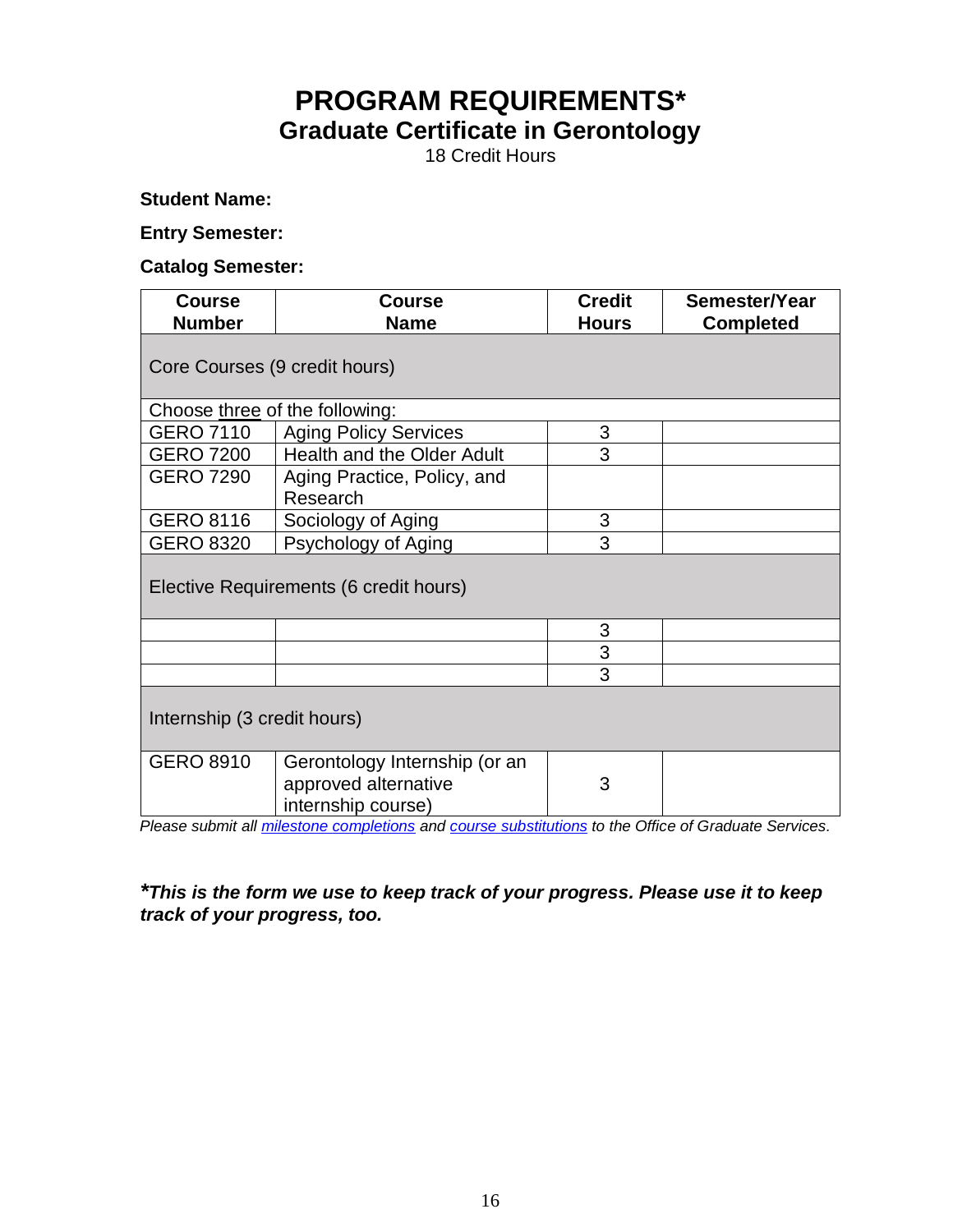# **Graduate Certificate for those with a Concentration in Religion and Aging:**

In addition to their MA degree requirements in Religious Studies, students seeking a Concentration in Religion and Aging and a Graduate Certificate in Gerontology must fulfill the following requirements:

#### **Two of the following Core courses:**

- GERO 7110 Aging Policy and [Services](https://catalogs.gsu.edu/preview_program.php?catoid=5&poid=1551&hl=%22religious+studies%22&returnto=search) **3 Credit Hours**
- [GERO](https://catalogs.gsu.edu/preview_program.php?catoid=5&poid=1551&hl=%22religious+studies%22&returnto=search) 7200 Health and the Older Adult **3 Credit Hours**
- GERO 7260 Aging Practice, Policy, and [Research](https://catalogs.gsu.edu/preview_program.php?catoid=5&poid=1551&hl=%22religious+studies%22&returnto=search) **3 Credit Hours**
- GERO 8116 [Sociology](https://catalogs.gsu.edu/preview_program.php?catoid=5&poid=1551&hl=%22religious+studies%22&returnto=search) of Aging **3 Credit Hours**
- GERO 8320 [Psychology](https://catalogs.gsu.edu/preview_program.php?catoid=5&poid=1551&hl=%22religious+studies%22&returnto=search) of Aging **3 Credit Hours**

#### **One of the following electives:**

- GERO 6475 [Communication](https://catalogs.gsu.edu/preview_program.php?catoid=5&poid=1551&hl=%22religious+studies%22&returnto=search) and Aging **3 Credit Hours**
- GERO 8000 Seminar in [Gerontology](https://catalogs.gsu.edu/preview_program.php?catoid=5&poid=1551&hl=%22religious+studies%22&returnto=search) **3 Credit Hours**
- GERO 8124 [Diversity](https://catalogs.gsu.edu/preview_program.php?catoid=5&poid=1551&hl=%22religious+studies%22&returnto=search) and Aging **3 Credit Hours**
- GERO 8200 Aging Program [Administration](https://catalogs.gsu.edu/preview_program.php?catoid=5&poid=1551&hl=%22religious+studies%22&returnto=search) **3 Credit Hours**
- GERO 8330 [Mental](https://catalogs.gsu.edu/preview_program.php?catoid=5&poid=1551&hl=%22religious+studies%22&returnto=search) Health and Aging **3 Credit Hours**
- Or an alternate 7000 or 8000-level course approved by the Director of Graduate Studies in Religious Studies

#### **One of the following electives:**

- RELS 6240 Death and the [Afterlife](https://catalogs.gsu.edu/preview_program.php?catoid=5&poid=1551&hl=%22religious+studies%22&returnto=search) **3 Credit Hours**
- RELS 6225 [Psychology](https://catalogs.gsu.edu/preview_program.php?catoid=5&poid=1551&hl=%22religious+studies%22&returnto=search) and Religion **3 Credit Hours**
- RELS 6080 Religious [Dimensions](https://catalogs.gsu.edu/preview_program.php?catoid=5&poid=1551&hl=%22religious+studies%22&returnto=search) in Human Experience **3 Credit Hours**
- Or an alternate 6000- or 8000- level course approved by the Director of Graduate Studies

#### **One semester Internship**

In the internship placement agreement, the student and advisors must articulate the placement's relevance to the Concentration in Religion and Aging.

• RELS 6789 - Applied Religious Studies: [Internships,](https://catalogs.gsu.edu/preview_program.php?catoid=5&poid=1551&hl=%22religious+studies%22&returnto=search) Projects, & [Papers](https://catalogs.gsu.edu/preview_program.php?catoid=5&poid=1551&hl=%22religious+studies%22&returnto=search) **3 Credit Hours**

#### **Graduate Level Research & Writing**

Students must submit one paper/project representative of high-quality graduate level research and writing. The final project review is a formal process involving faculty advisors from both units and final approval by the Religious Studies Curriculum Committee and the Director of Graduate Studies. See the [catalog](https://catalogs.gsu.edu/preview_program.php?catoid=5&poid=1551&hl=%22religious+studies%22&returnto=search) for more details.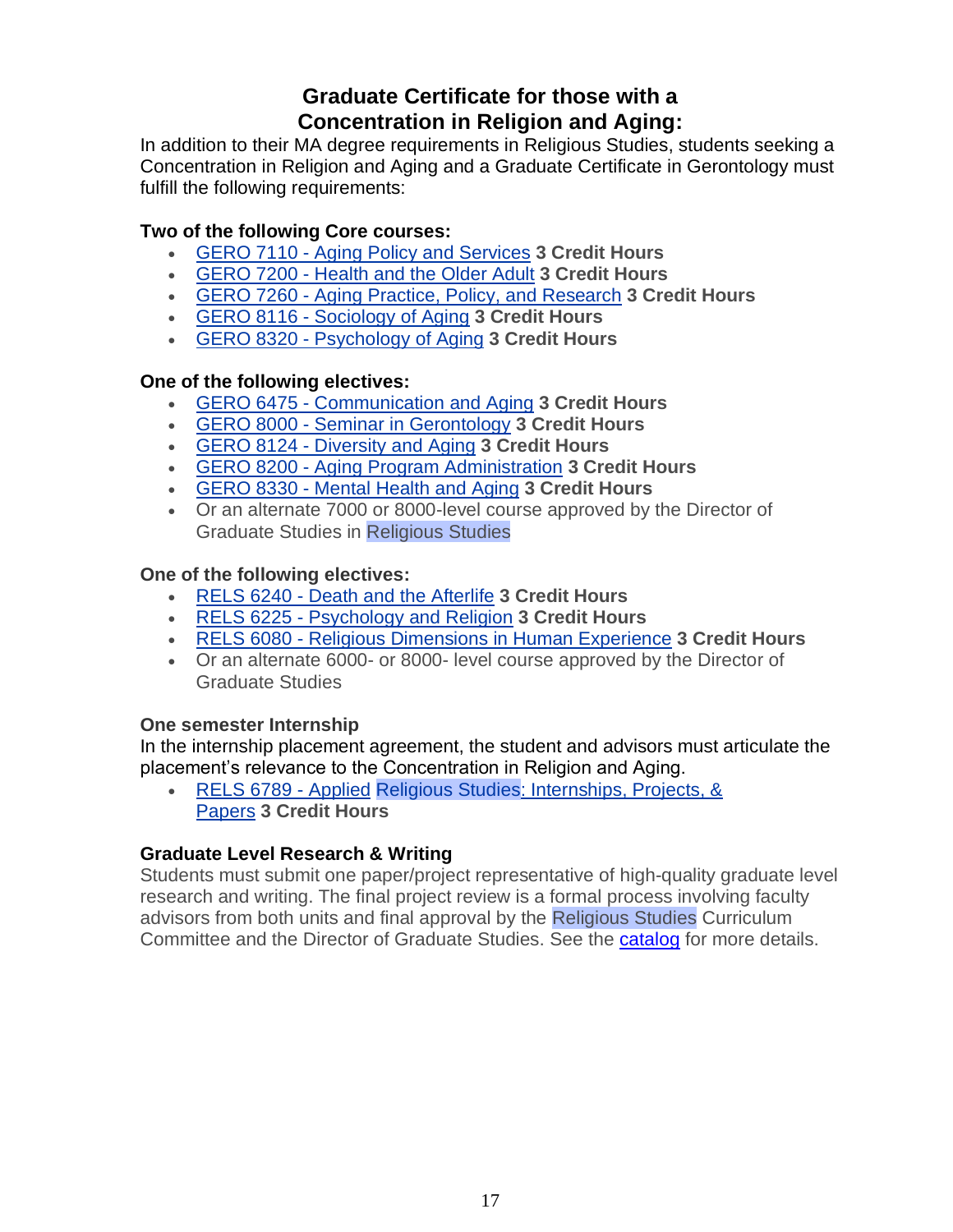# **COURSE DESCRIPTIONS**

#### <span id="page-17-0"></span>**GERO 6475. Communication and Aging. (3)**

This course provides a broad overview of the ways in which communication affects, and is affected by, the aging process and introduces students to the theory and research in the area of communication and aging.

#### **GERO 7110. Aging Policy and Services. (3)**

Aging policy, services, and programs, emphasizing legislation, funding, planning, the aging network, and the long-term care system.

#### **GERO 7200. Health and the Older Adult. (3)**

This course provides an introduction to physiological aging and the health status of older people and is designed for non-health professionals who work with older adults. Normal aging processes, age-related changes, and associated health promotion activities will be discussed. Information on assessment and implications of alterations in functional health states, drug use, and referral sources are included.

#### **GERO 7260. Aging Practice, Policy, and Research. (3)**

This course is designed to provide basic knowledge and beginning skills appropriate for social work practice with older persons. Emphasizes biological, sociological, and psychological of the aging process with special attention to the cultural, social, political, and economic factors affecting the delivery of social services to the aging.

#### **GERO 8000. Seminar in Gerontology. (3)**

An introduction to the field of aging and the profession of gerontology for beginning master's students. Focuses on socialization to the student role, identification with the field, integration into the Dept., and preparation for employment.

#### **GERO 8100. Research Methods in Gerontology. (3)**

An introduction to the process of scientific research with particular emphasis on the common research methods and statistics used in gerontology, including both quantitative and qualitative approaches. Students will develop a proposal for a feasible research project.

#### **GERO 8110 or PH 7521. Evaluation Research in Gerontology. (3)**

Principles and techniques for applied research in gerontology, including program evaluation, interventions with older people, and measurement of outcomes.

#### **GERO 8102. Life Course Sociology. (3)**

Development of the key concepts and processes of life course theories, with application to issues such as: child development and socialization, adolescence, marriage and parenting, work and occupational careers, retirement, illness and institutionalization, and death and bereavement.

#### **GERO 8110. Evaluation Research in Gerontology. (3)**

Principles and techniques for applied research in gerontology, including program evaluation, interventions with older people, and measurement of outcomes.

#### **GERO 8115. Qualitative Gerontology. (3)**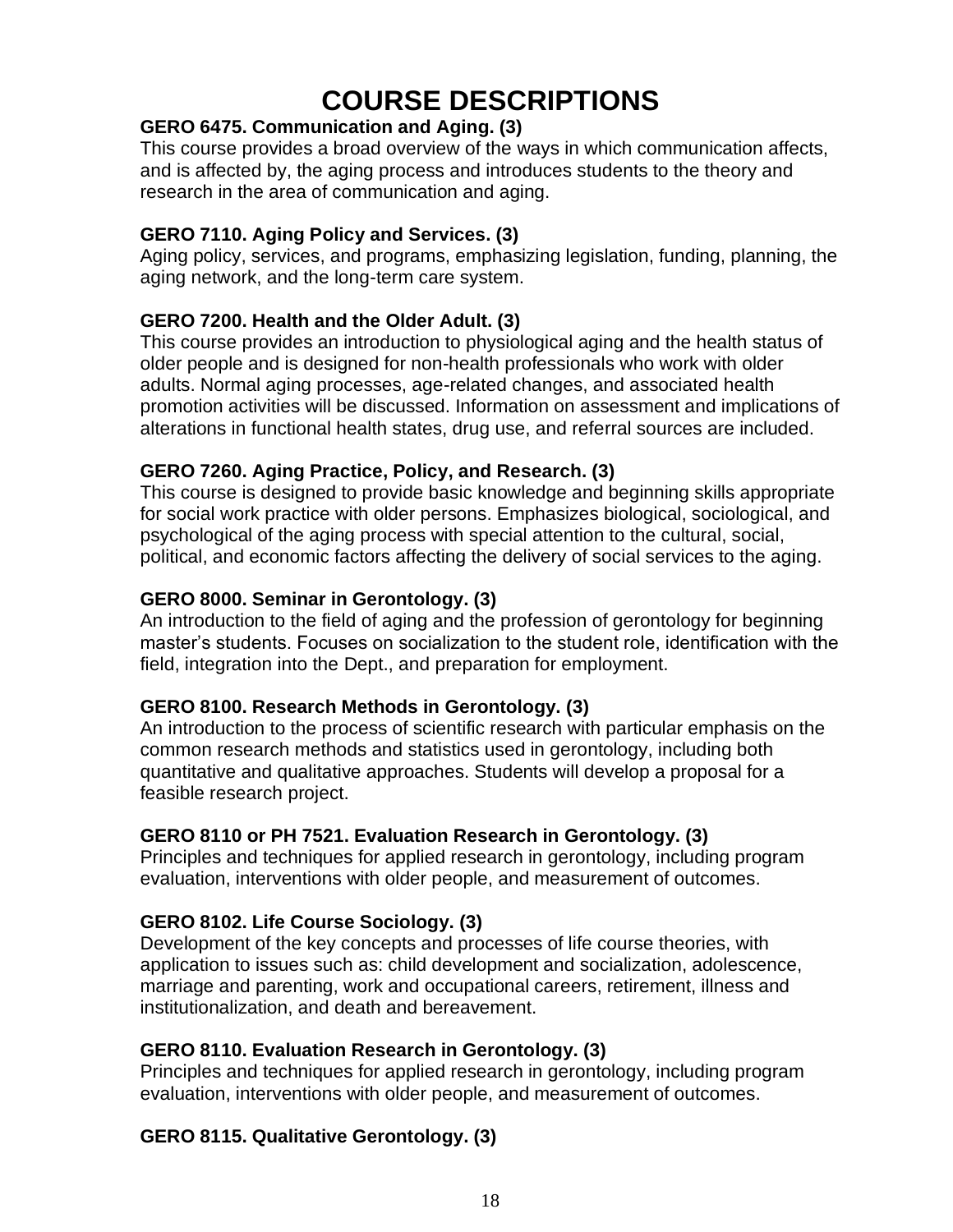This course offers an introduction to qualitative methods in gerontology. Topics include: research design, data collection, ethical issues, and data analysis. Students will apply their knowledge by collecting and analyzing qualitative data.

#### **GERO 8116. Sociology of Aging. (3)**

The study of aging as a social process affecting individuals, societies, and social institutions. Topics include age stereotypes, social roles, socioeconomic status, minority elders, older women, work and retirement, family and community relationships, politics, housing, and health care.

#### **GERO 8119. Global Aging and Social Policies. (3)**

This course examines issues of aging and social policies in global perspective. Topics include global and comparative studies of demographic changes, aging and social inequality, retirement and social security, intergenerational exchange, and health care and elder care.

#### **GERO 8122. Death, Dying, and Loss. (3)**

Death and dying; loss; and the cultural processes of grief, mourning, and bereavement.

#### **GERO 8124. Diversity and Aging. (3)**

A broad overview of aging within the framework of race and ethnicity in American society. Major issues include minority aging research methodology, theories of ethnicity and aging and life course, life-chance and socialization differences among older adults attributable to race, ethnicity, and/or minority status.

#### **GERO 8130. Family, Sex, Intimacy, and Aging. (3)**

This course examines older adults' family lives and intimate relationship in social, historical, and demographic context. Emphasis is placed on theoretical and methodological understanding in the type, nature, content, and meaning of relationships, empirical research, and on identifying influential factors, including for example, gender, race, ethnicity, class, sexual orientation, and health status.

#### **GERO 8200. Aging Program Administration. (3)**

This course is designed to provide a detailed understanding of the administration of community-based organizations serving the aging population. The course involves analysis of management problems and operational issues across a wide variety of organization types and forms. Attention is given to effective strategies in managing such organizations.

#### **GERO 8320. Psychology of Aging. (3)**

Psychological contributions to the understanding, prevention, and treatment of normal and abnormal changes of later life.

#### **GERO 8330. Mental Health and Aging. (3)**

This course is designed to examine conceptual frameworks and research findings related to the mental health and illness in the elderly. Topics to be covered include common psychological problems of older adults and a variety of assessment and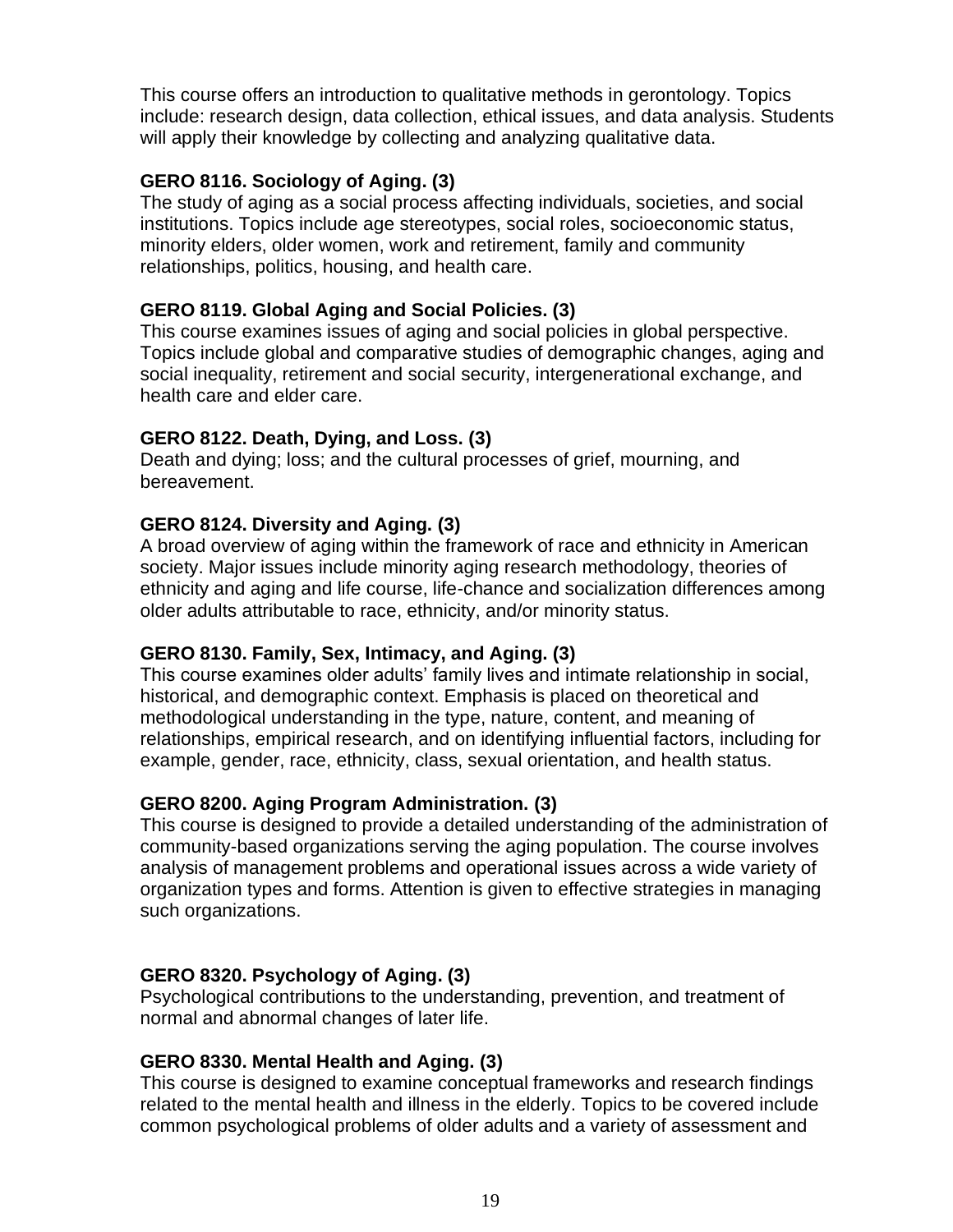treatment principles recommended for working with older adults with mental health problems.

#### **GERO 8340. Dementia. (3)**

This course provides a selective overview of many of the dementias, including dementia of the Alzheimer's type, vascular dementia, frontotemporal dementia and Lewy Body dementia.

#### **GERO 8700. Special Topics in Gerontology. (3)**

Critical analysis of a selected topic in gerontology, such as widowhood, long-term care, older women, or elder abuse. May be taken more than once if topics are different.

#### **GERO 8800. Directed Reading in Gerontology. (3)**

Individual reading in a selected area of gerontology, directed by a faculty member.

#### **GERO 8850. Capstone Seminar. (3)**

The purpose of this seminar is to provide students with an opportunity to explore research modalities pertinent to gerontology and to develop their capstone project design. Students will be encouraged to begin using the knowledge and critical thinking skills to explore and develop their capstone projects. This seminar is open to Administration track MA students. Prerequisite is GERO 8910 with a grade of S.

#### **GERO 8910. Gerontology Internship. (1-6)**

Requires 140 internship hours (3 semester hours) working in an aging organization or agency and integrative seminars. Provides a field education experience aimed at practical application of knowledge, values, and skills learned in the classroom.

#### **GERO 8990. Research Practicum. (3-12)**

Research apprenticeship under faculty direction.

Graduate Assistants should register for a minimum of 3 hours/ semester of Research Practicum. Credit hours should total a minimum of 12 hours in Fall and Spring, and 9 in Summer. So, for instance, a Graduate Assistant taking 3 or 4 courses in Fall or Spring would register for 3 hours of Research Practicum. A Graduate Assistant taking 2 courses in Fall or Spring would register for 6 hours of practicum, and in Summer, they would register for 3 hours of Research Practicum.

#### **GERO 8999. Thesis Research. (1-9)**

<span id="page-19-0"></span>Thesis research. Students must arrange with faculty advisors before registering for Thesis Research hours.

# **PROGRAM PLANNING AND POLICIES**

#### **Student Advisement**

The Gerontology Institute's Director of Graduate Studies plays a key role in student advisement. The Director of Graduate Studies is available to help students understand the expectations and requirements of their graduate programs and to assist in overall program planning and course selection. All students should seek advisement prior to course registration. Students should contact Wendy Simonds at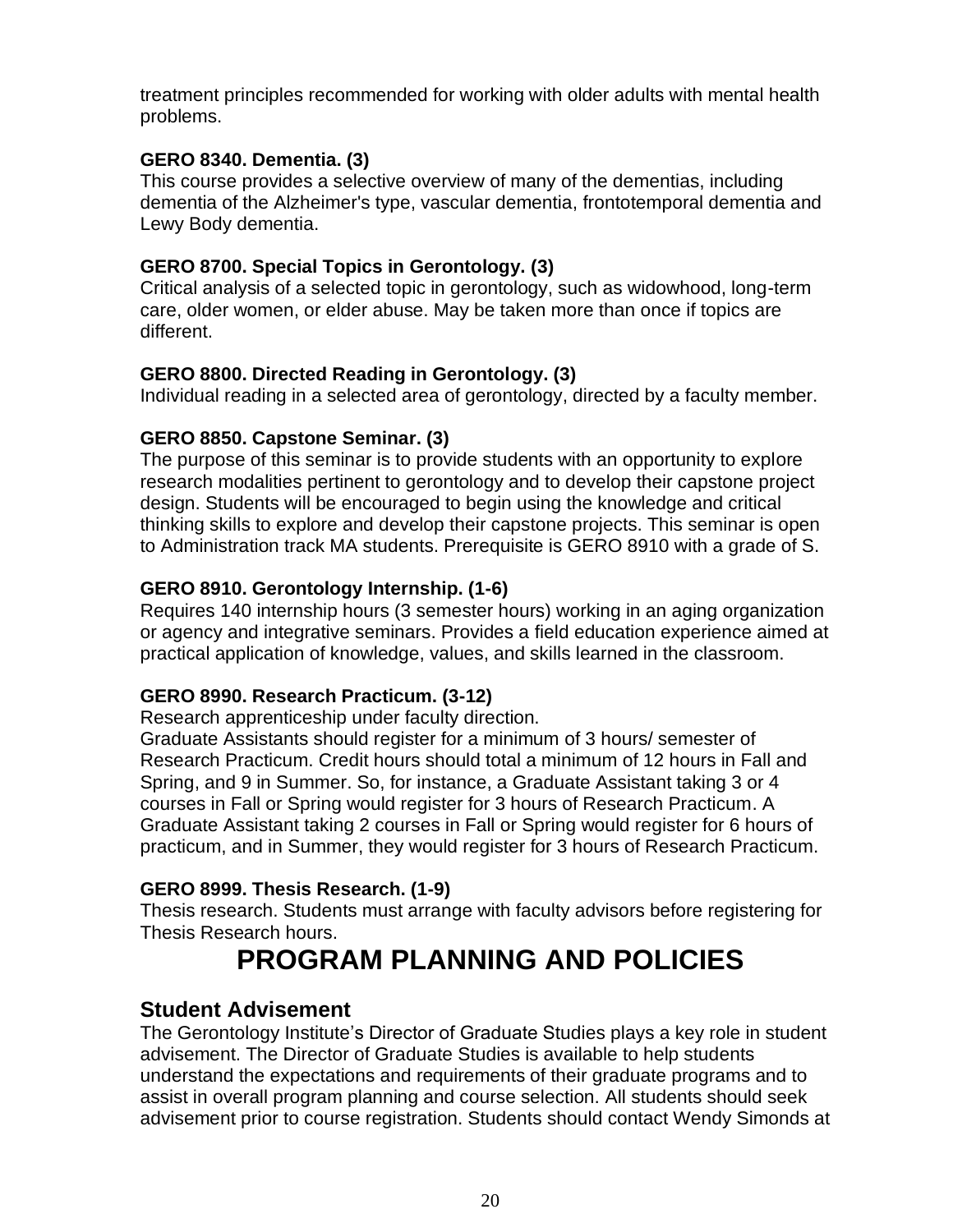[wsimonds@gsu.edu](about:blank) whenever questions arise concerning the program, and to arrange video or phone advising appointments.

The Director of Graduate Studies is available to guide students in developing professional goals and directions, but students also are encouraged to consult widely with gerontology faculty for advice and to become acquainted with their interests and research.

Students on the Research track should choose a thesis advisor after completing 12 credit hours. This faculty member will advise them on thesis development, research, and writing.

### **Class Attendance**

The full benefits of a course can only be obtained by coming to class regularly. Therefore students should attend every class. If students find they are unable to attend a class, it is strongly recommended that they contact the instructor, explain the reason for the absence, make arrangements to obtain class materials, and complete any class assignments missed.

### **Course Syllabi**

At the beginning of each semester, faculty will post syllabi in *iCollege*. A course syllabus outlines the objectives of the course, policies and procedures, readings, assignments, grading structure, and expectations, as well as other pertinent information related to the course and the instructor. Although contents are subject to minor change as the semester unfolds, a syllabus should be thought of as a contract between the instructor and students. *It is imperative that students take time at the beginning of the semester to closely read each syllabus and continue consulting these documents throughout the semester.* Out of respect for your instructors, please first consult the syllabus to look for answers to questions you have about the course, expectations, due dates, etc. Instructors are happy to answer questions, but please be certain that the syllabus does not already contain the answers. The same request applies to this Handbook!

#### **Grades**

A student must maintain a cumulative grade-point average of "B" (3.0 GPA) or better in order to receive an MA or Graduate Certificate. If a student's cumulative gradepoint average falls below 3.0 at the end of a semester, an academic warning will be issued from the Office of Graduate Studies of the College of Arts and Sciences. If, at the end of the next 12 semester hours of enrollment, a 3.0 cumulative GPA is not achieved, the student will be dismissed from the graduate program at Georgia State University.

Students must receive a grade of "B" or better in all core courses. If a student receives a grade lower than "B" (for example "B-"or "C+"), the student must repeat the course the next time the course is offered to rectify the grade. See the Repeat to [Replace Policy.](https://cas.gsu.edu/files/2021/03/Repeat-to-Replace-Policy-for-Graduate-Students.pdf) Students may utilize the Repeat to Replace policy twice.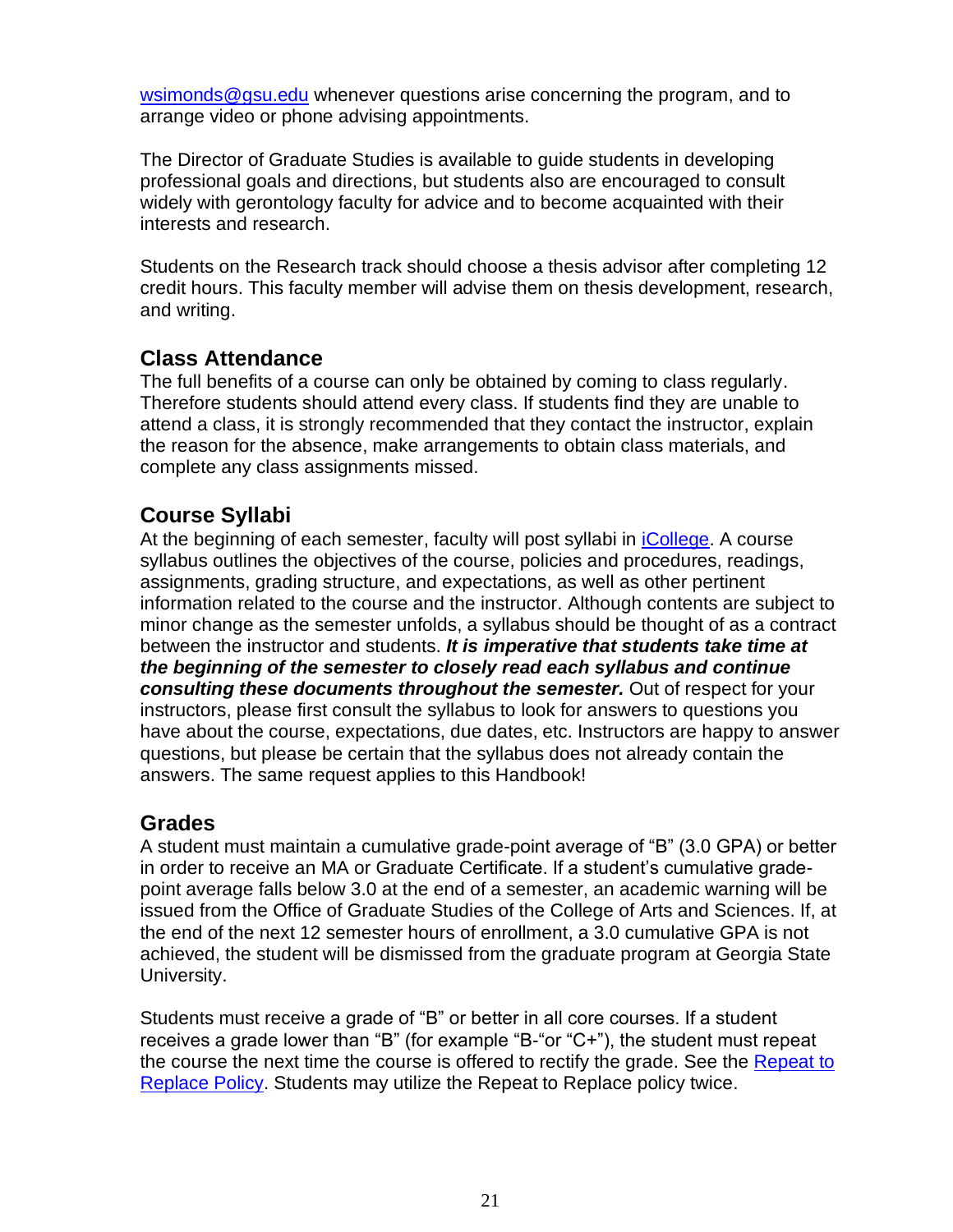Gerontology faculty use the university's plus (+) and minus (-) grade policy when assigning grades in gerontology courses. Students should be aware that a B- cumulative grade-point average will place the student on academic warning and subsequent dismissal if not rectified (as stated above).

#### <span id="page-21-0"></span>**Responsible Conduct of Research (RCR) Requirements**

Gerontology Master's students must successfully complete 5 hours of discussionbased training in the responsible conduct of research during their first year of enrollment and prior to conducting any research with human or animals using the training programs required by University Research Services Administration. Students will receive the required five hours of discussion-based RCR education across two mandatory courses during their first year of study: (a) GERO 8100 Research Methods; and (b) GERO 8000 Seminar in Gerontology. In GERO 8100, students are introduced to CITI Online training. The instructor will discuss the RCR requirements during the week dedicated to responsible conduct in research and ethics. All students will be expected to log onto CITI training site and complete the module on RCR during the week dedicated research ethics. Students will be required to show proof of successfully completing this module in order to receive credit for this portion of the class. Both GERO 8000 and 8100 are offered in the FALL semester and are taken during the first year of study. A grade of "B" or better in both classes is a requirement of graduation (please see above).

Course instructors will notify the Graduate Director when students successfully completed these hours. Completion will be noted in each student's file via academic progress reports and is a requirement of the program.

Students can access online RCR trainings here: [https://ursa.research.gsu.edu/research-training.](https://nam11.safelinks.protection.outlook.com/?url=https%3A%2F%2Fursa.research.gsu.edu%2Fresearch-training%2F%23rcr&data=04%7C01%7Cwsimonds%40gsu.edu%7C651da085289a47829dbb08d9536c7299%7C515ad73d8d5e4169895c9789dc742a70%7C0%7C0%7C637632547531082653%7CUnknown%7CTWFpbGZsb3d8eyJWIjoiMC4wLjAwMDAiLCJQIjoiV2luMzIiLCJBTiI6Ik1haWwiLCJXVCI6Mn0%3D%7C1000&sdata=7PUKT0jDj8qcZdTiKe5lz2Av2%2FwxMR05KJV6%2BHfFukg%3D&reserved=0)

#### <span id="page-21-1"></span>**Graduate Student Resources and Milestone Forms**

You can find forms for many procedures, such as establishing a thesis committee, defending your proposal, completing your thesis, and changing your concentration here: [https://cas.gsu.edu/academics-admissions/required-milestones/.](https://cas.gsu.edu/academics-admissions/required-milestones/)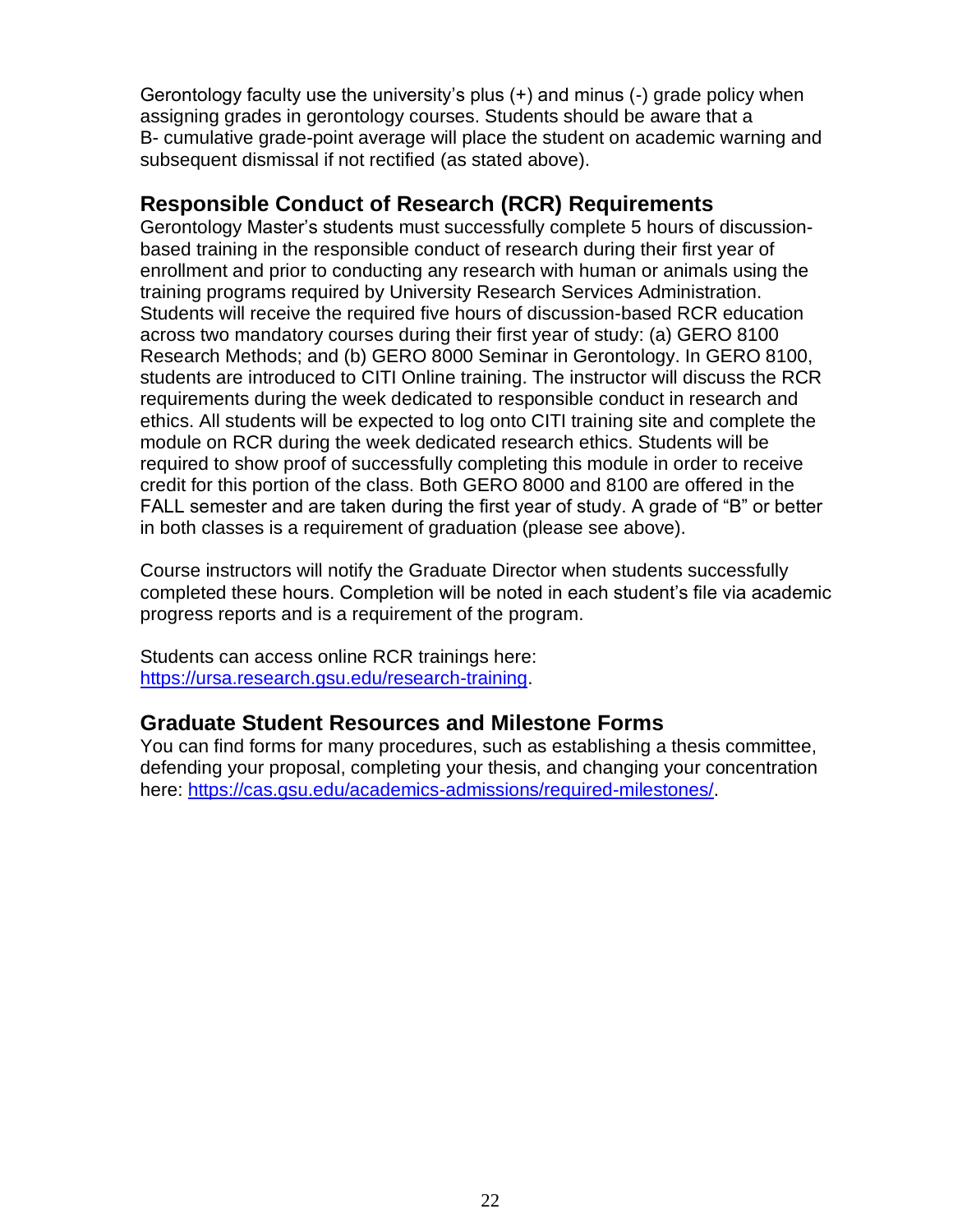# <span id="page-22-0"></span>**Course Substitutions and Petitions**

Students who wish to request a course course substitution must discuss it with the Graduate Director (via email or in a meeting) and then complete this form: [https://cas.gsu.edu/request-to-substitute-courses/.](https://cas.gsu.edu/request-to-substitute-courses/)

Petitions that do not concern course substitutions may require the additional approval of the Graduate School. For all other petitions to deviate from the prescribed program, please use the form here: [https://cas.gsu.edu/graduate-student](https://cas.gsu.edu/graduate-student-petition-for-deviation-from-college-requirements/)[petition-for-deviation-from-college-requirements/.](https://cas.gsu.edu/graduate-student-petition-for-deviation-from-college-requirements/)

The Graduate Director communicates with our Advisor in Graduate Services to apply all approved substitutions/ deviations from the program.

### **Enrollment in Non-Gerontology Courses**

Students who wish to take a course in another department that is not already an approved elective should email the Director of Graduate Studies (and if she advises, fill out the aforementioned substation request [\(https://cas.gsu.edu/request-to](https://cas.gsu.edu/request-to-substitute-courses/)[substitute-courses/\)](https://cas.gsu.edu/request-to-substitute-courses/).

Once permission is granted, students may enroll in non-Gerontology courses. However, students should be advised that they may need to seek permission from instructors from other departments, and if they attempt to add or drop courses across departments or colleges outside of Georgia State University's add/drop period, there can be financial consequences.

### **Time Limits for Completion of Requirements**

All credits presented for the M.A. degree in gerontology must have been earned within seven calendar years of the date of their first enrollment. Deviation from this requirement requires an approved petition [\(https://cas.gsu.edu/graduate-student](https://cas.gsu.edu/graduate-student-petition-for-deviation-from-college-requirements/)[petition-for-deviation-from-college-requirements/\)](https://cas.gsu.edu/graduate-student-petition-for-deviation-from-college-requirements/).

### <span id="page-22-1"></span>**Continuous Enrollment Requirements**

Graduate students enrolled in a degree or certificate program must register for a total of six or more semester hours of course work during all consecutive three semester periods (including summers) until graduation. In addition, students must be registered in the program of study during the semester they complete requirements for graduation.

Students who do not comply with continuous enrollment requirements will be made inactive and ineligible to register for subsequent semesters. To resume their programs, they are required to follow the reentry procedure. Reacceptance into the program is not guaranteed. Reentering students are subject to the regulations of the Graduate Catalog of the program current at the time of reentry. Time limits for all academic requirements will remain unchanged.

### **Transfer Credits**

A maximum of six semester hours of graduate gerontology course credit from other accredited institutions may be accepted toward the master's degree or graduate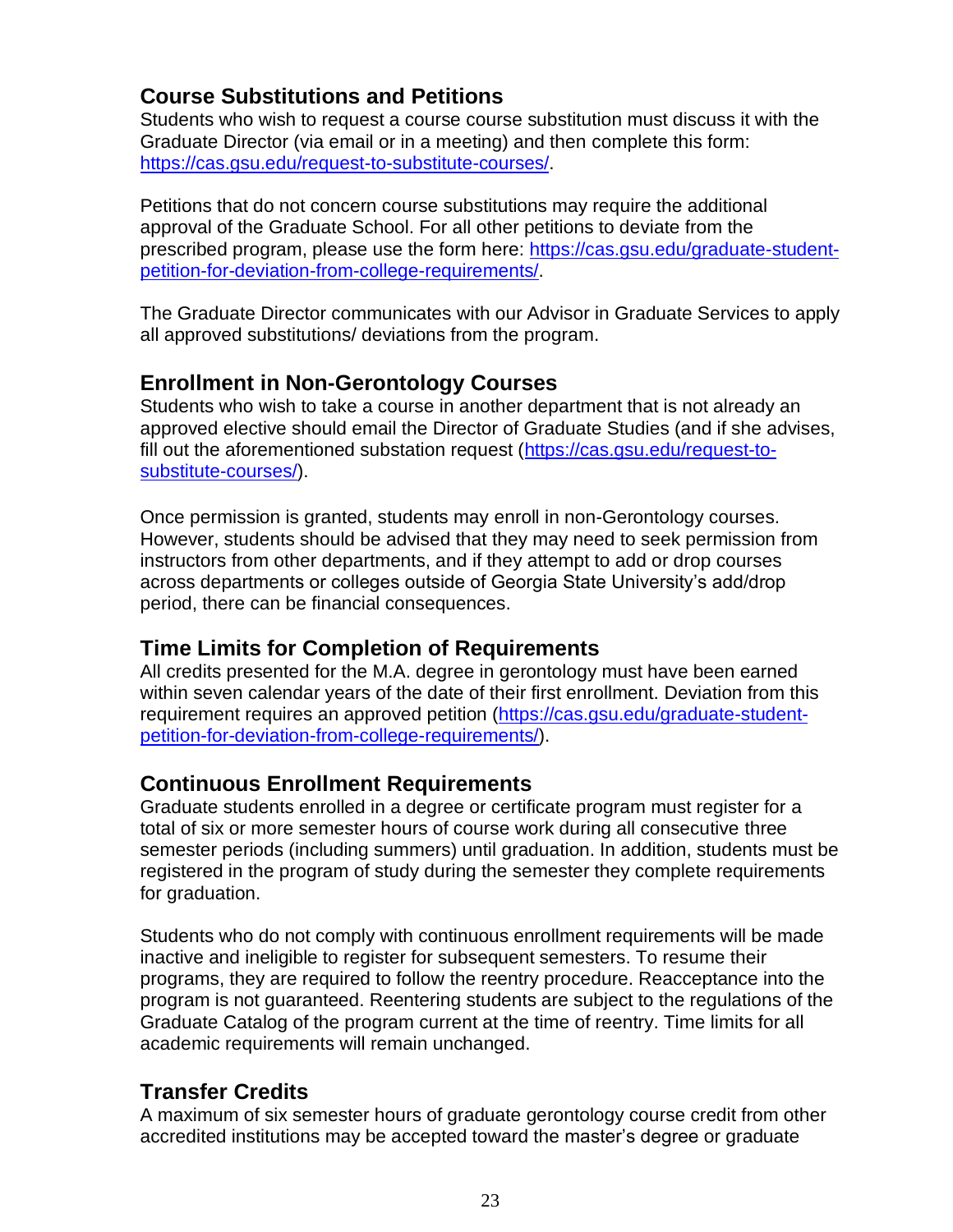certificate. Courses must have been taken no more than seven years prior to graduation from GSU's Master's or certificate program. Transfer credit must be approved by the curriculum committee of the gerontology faculty. It is the student's responsibility to petition the committee in writing and provide course syllabi of courses they want considered.

After transfer credit has been approved by the Gradaute Director, the student is responsible for submitting the [Request for Transfer of Graduate Course Credit form](https://cas.gsu.edu/request-to-transfer-credit/) to the Office of Graduate Services, with specified supporting materials.

Any student who has taken graduate courses at Georgia State University while enrolled in the Gerontology Certificate program may apply all their course credits toward the M.A. in Gerontology, providing the courses were taken within seven of student's M.A. graduation date.

### **Directed Reading Courses**

GERO 8800 is not a regular course. Rather, Directed Reading in Gerontology is designed to enable a student to study a subject area in which the Institute does not currently offer a graduate course or to study a special topic in greater depth than is dealt with in an existing graduate course. Usually, it is an extension of on-going collaboration with a Gerontology faculty member, and is an intensive experience in which the student is expected to take a great deal of responsibility for organizing the course. A student may take no more than 3 credit hours of Gerontology 8800 (for both the graduate certificate and master's program).

Directed Reading courses must be directed by a willing member of the Gerontology faculty, and require approval from the Institute Director. Students wishing to take a directed reading course with a particular instructor must obtain permission first from the faculty member with whom they wish to work prior to enrollment and arrange authorization before registering.

[The Directed Reading Form](https://gerontology.gsu.edu/document/directed-readings-4800-8800-application/?wpdmdl=4768&ind=1588074944258) must be completed by the student and signed by the professor facilitating the course. Students may register for the course only if they have been granted permission by the professor. In consultation with the supervising professor, a student will design a course syllabus that specifies the list of readings, reading schedule, and evaluation criteria and deadlines. Students should submit the syllabus to the Graduate Director [\(wsimonds@gsu.edu\)](mailto:wsimonds@gsu.edu).

#### <span id="page-23-0"></span>**Internships**

The graduate gerontology programs place heavy emphasis on the development of skills in addition to the acquisition of knowledge. Each student in the Administration track completes an internship appropriate to their specialization or area of interest and career goals, such as agencies and community organizations that plan or administer aging programs. Research Concentration students may take the internship as an elective, and typically work with a faculty mentor on a research project. Graduate certificate students usually participate in a service-oriented internship in an agency or organization that provides aging programs and services. Certificate students who are enrolled in advanced degree programs may pursue a research internship.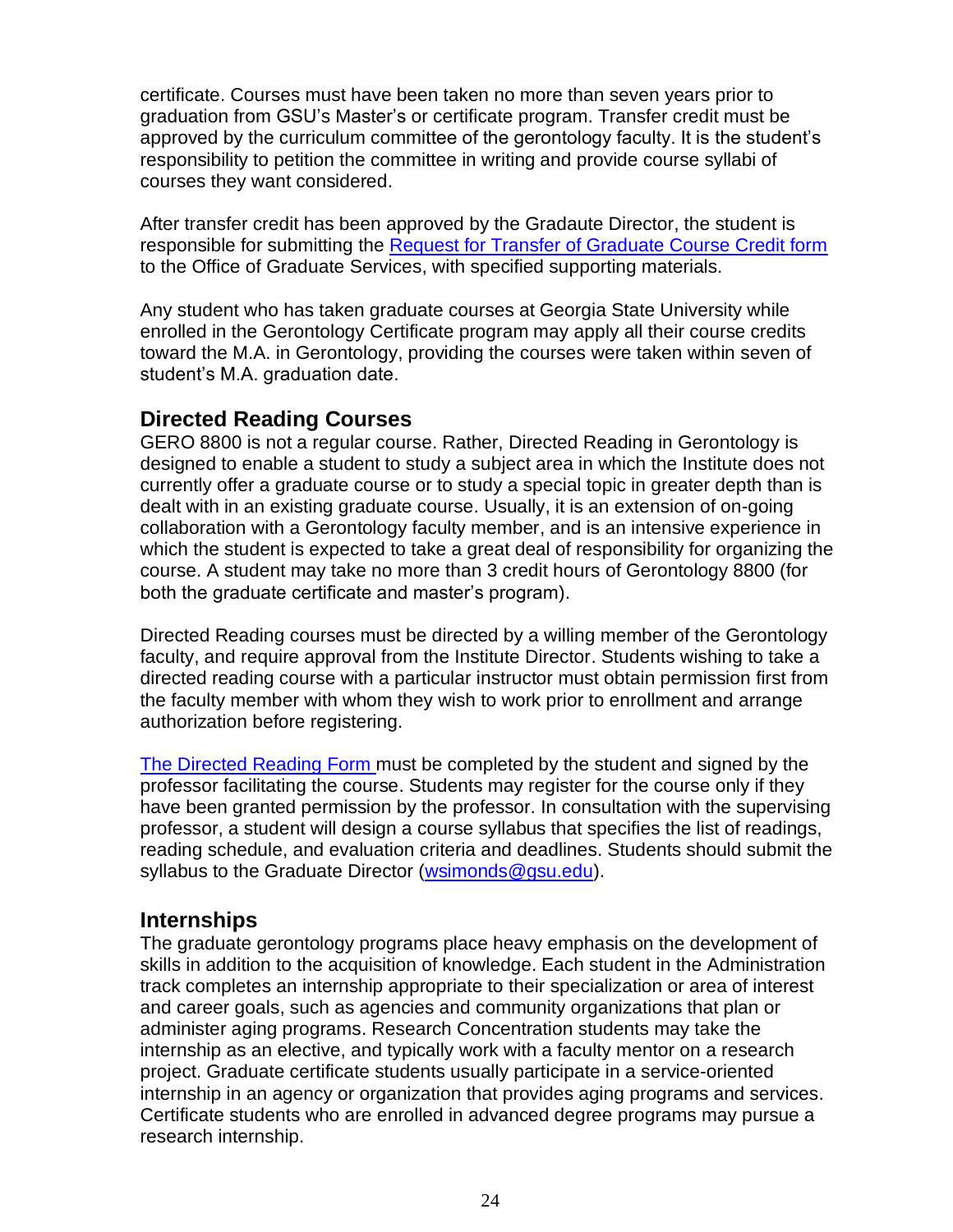Students apply in advance for the internship course. In order to be eligible, students must have completed at least 3 Gerontology courses (9 credit hours) and be in good academic standing (Gerontology GPA of at least 3.0). The internship class is offered during the Spring and Summer semesters. Internship applications are typically due on October 15 for those wishing to enroll in the spring semester and on March 15 for summer semester. For more information on applying, see the [Internship Manual.](https://gerontology.gsu.edu/document/gerontology-internship-manual/?wpdmdl=4761&ind=1588073064908)

We now allow the course Careers in Aging to count as the internship requirement because we could not make field placements during the first year of the pandemic. This course remains an allowable substitution for the Internship. Students who take Careers in Aging in place of the Internship should fill out a [Request to Substitute](https://cas.gsu.edu/request-to-substitute-courses/)  [Courses](https://cas.gsu.edu/request-to-substitute-courses/) form. (If you take it as an elective, you do not need to fill out the form.)

#### <span id="page-24-0"></span>**Capstone Seminar and Projects**

**The Requirement:** All Master's degree students in the Administration concentration are required to take the Capstone Seminar and complete a capstone project. Normally, this is the final requirement before graduation. The Capstone Seminar (offered each Spring) is a culminating and highly-interactive experience for students which will allow for the synthesis and application of core gerontological and management competencies. Competencies will be reinforced including communication, leadership, management, team-building, systems thinking, evidence-based thinking, critical thinking, program planning and theory grant writing, and job seeking skills. Students will be required to complete a capstone project tailored to their interests and career goals.

**The Content:** Capstone projects can be completed on a variety of topics related to substantive or methodological coursework completed or Gerontological interest. While formats can vary, the content should include the significance of the project (why it is worth doing), the methodology (the procedures and strategy behind the process that was chosen), the results or outcomes (what you found through your methodology whether a small research project, a quality improvement process or the result of an activity) and implications (why and for whom does it matter).

**The Topic:** Topics must be approved by the professor instructing the Capstone Seminar by the midpoint of the course. Ideally, this topic not only aligns with the student's Gerontological course of study to date but also tracks to his or her career interests in Gerontology.

**Documentation:** Upon successful completion of the capstone class and project, students must submit a "Non-Thesis Master's Project Approval Form," found here: [https://cas.gsu.edu/academics-admissions/required-milestones/.](https://cas.gsu.edu/academics-admissions/required-milestones/)

#### <span id="page-24-1"></span>**Thesis Guidelines**

**The Requirement:** All Master's degree students in Gerontology in the Research concentration must write a master's thesis. Normally, this is the final requirement before graduation and serves as the ultimate test of how well research concentration students have learned the basic concepts, methods, and skills required to work as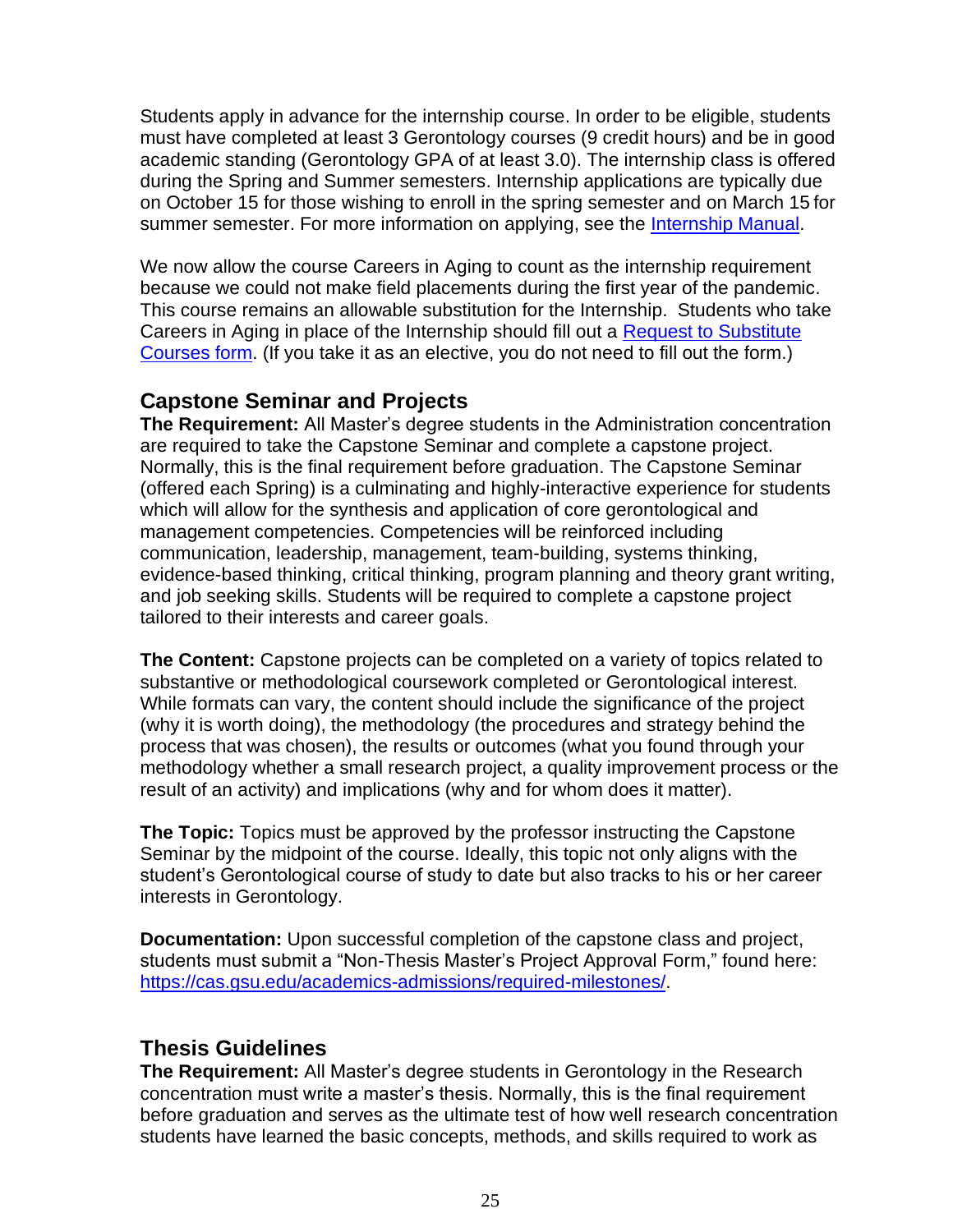professional, especially academics and those conducting research in the field of gerontology.

**The Content:** A thesis in gerontology is an original written work that seeks to discover new knowledge about the aging process of later life, or to apply existing knowledge to the solution of a practical problem in the field of aging. A thesis can involve 1) the collection and analysis of primary data, 2) a novel analysis of secondary data, 3) an analysis of a significant theoretical or policy issue, 4) a comprehensive design for a service or administrative intervention, including a plan for evaluation that can be applied in an actual setting where older people are served.

**The Committee:** The thesis will be supervised by a faculty committee composed of at least 3 members, 2 of whom must be members of the Gerontology Faculty. The chair of the committee must be a member of the Graduate Faculty of the Gerontology Institute. Students may have one member from outside the university, such as a practitioner knowledgeable about the thesis topic. Students may not form a thesis committee until they have completed 15 semester hours of coursework, but full-time students should begin thinking about their committee before the end of spring semester of the first year and must have a committee in place before completing 21 semester hours of coursework. It is the student's responsibility to submit an "Appointment of Master's Thesis Committee Form" here: [https://cas.gsu.edu/academics-admissions/required-milestones/.](https://cas.gsu.edu/academics-admissions/required-milestones/)

**The Topic:** Research concentration students are expected to undertake original research—either by testing theory or hypotheses, seeking to answer research questions, or evaluating a program or policy. Research may be either analytical or descriptive. Research concentration students who hold GRA appointments are encouraged to select a thesis topic related to their assigned research work. Non-GRA research students should seek a topic consistent with their research practicum.

**The Proposal:** The first step in writing a thesis is submission of an acceptable proposal that clearly specifies the topic or problem, its significance, the methods to be used, the expected findings or outcomes, a timetable of work, and a dissemination plan. Proposals normally do not exceed 25-30 pages. The chair of the supervisory committee will schedule an oral defense of the proposal when he/she deems the proposal is ready and will provide a copy of the proposal to the Institute director at least one week prior to the defense. The chair is responsible for inviting all Gerontology faculty and students to the proposal defense. The student will not be considered to have an approved thesis topic until he/she submits to the graduate director a *Thesis Proposal Approval Form*, also here: [https://cas.gsu.edu/academics](https://cas.gsu.edu/academics-admissions/required-milestones/)[admissions/required-milestones/.](https://cas.gsu.edu/academics-admissions/required-milestones/)

**IRB Approval:** All research at Georgia State (including that of students) that involves collecting data from human subjects must be reviewed and approved in accordance with federal law and GSU policy. GSU's Institutional Review Board is charged with overseeing compliance with these federal regulations. The goal of these regulations is to ensure the safety, respect, and dignity of human subjects who volunteer to participate in scientific research and to provide public accountability for the trust the public places in institutions conducting such research.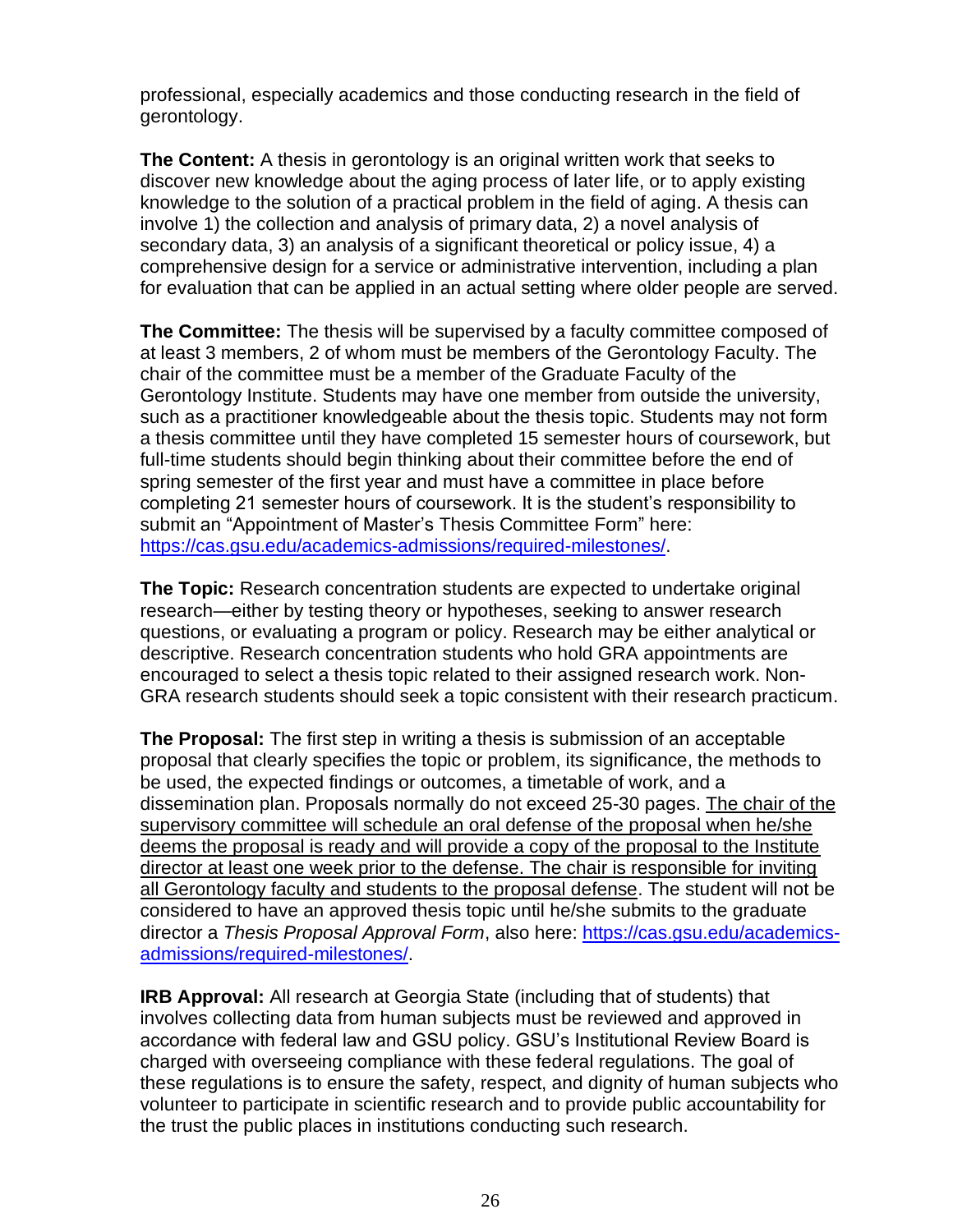It is the student's responsibility to become informed about all necessary procedures and to follow them before beginning data collection. While most projects in gerontology are not controversial and will receive approval, no student is exempt from submitting his/her proposal for review, and students are advised that the process can take longer than anticipated, so submission should occur well in advance of the desired start date. Complete rules for this process are posted on the website of GSU's University Research Services and Administration: [https://ursa.research.gsu.edu.](https://ursa.research.gsu.edu/)

**Style:** Theses must be written and crafted to meet the highest standards of scholarship. **Each student must assume full responsibility for the correct form of the document**. Students should become familiar with the *College of Arts and Sciences Guide for Thesis and Dissertation Preparation and Submission*, which specifies the general format and composition of the document. This guide can be found on the College of Arts & Science website: [https://cas.gsu.edu/thesis](https://cas.gsu.edu/thesis-dissertation-formatting/)[dissertation-formatting/.](https://cas.gsu.edu/thesis-dissertation-formatting/)

All matters of style not covered by this *Guide*, as well as bibliographic citation, must conform to the rules of the American Psychological Association as set forth in the APA Publication Manual (7<sup>th</sup> edition). While no minimum or maximum length is specified, a thesis is normally longer than a paper that might be written for a class or submitted for publication. Examples of acceptable theses may be found in the Institute conference room, but the Graduate Office of the College of Arts and Sciences is the final authority on proper format, and their approval constitutes the official clearance of the document.

**Credit Hours:** Students must be enrolled for at least 1 semester hour of thesis research (GERO 8999) while working on the thesis under faculty supervision and must be enrolled in the semester the student expects to graduate. Thesis research hours will be graded by the committee chair as either "*S"* (Satisfactory progress is being made) or "*U"* (progress is Unsatisfactory). To complete the thesis requirement students must take at least 6 semester hours of thesis research with a grade of S *and* make a successful oral defense of the thesis before the supervisory committee.

**Oral Defense:** After the committee agrees that the thesis is complete, the student must schedule an oral defense before her/his faculty committee, during which the student will make a formal presentation of the results. The defense may be scheduled no sooner than one week after a final draft of the thesis has been submitted to the Institute director by the thesis committee chair. It will be the responsibility of the committee chair to notify the entire Gerontology Faculty and other graduate students of the place and time of the defense. At the defense the committee members will sign the Master's Thesis Approval form: [https://cas.gsu.edu/academics-admissions/required-milestones/.](https://cas.gsu.edu/academics-admissions/required-milestones/)

**Submission and Deadlines:** Meeting deadlines is one of the most important and troublesome tasks students writing a thesis will encounter. Students should be aware that the final copy of the thesis must be submitted in electronic form only (see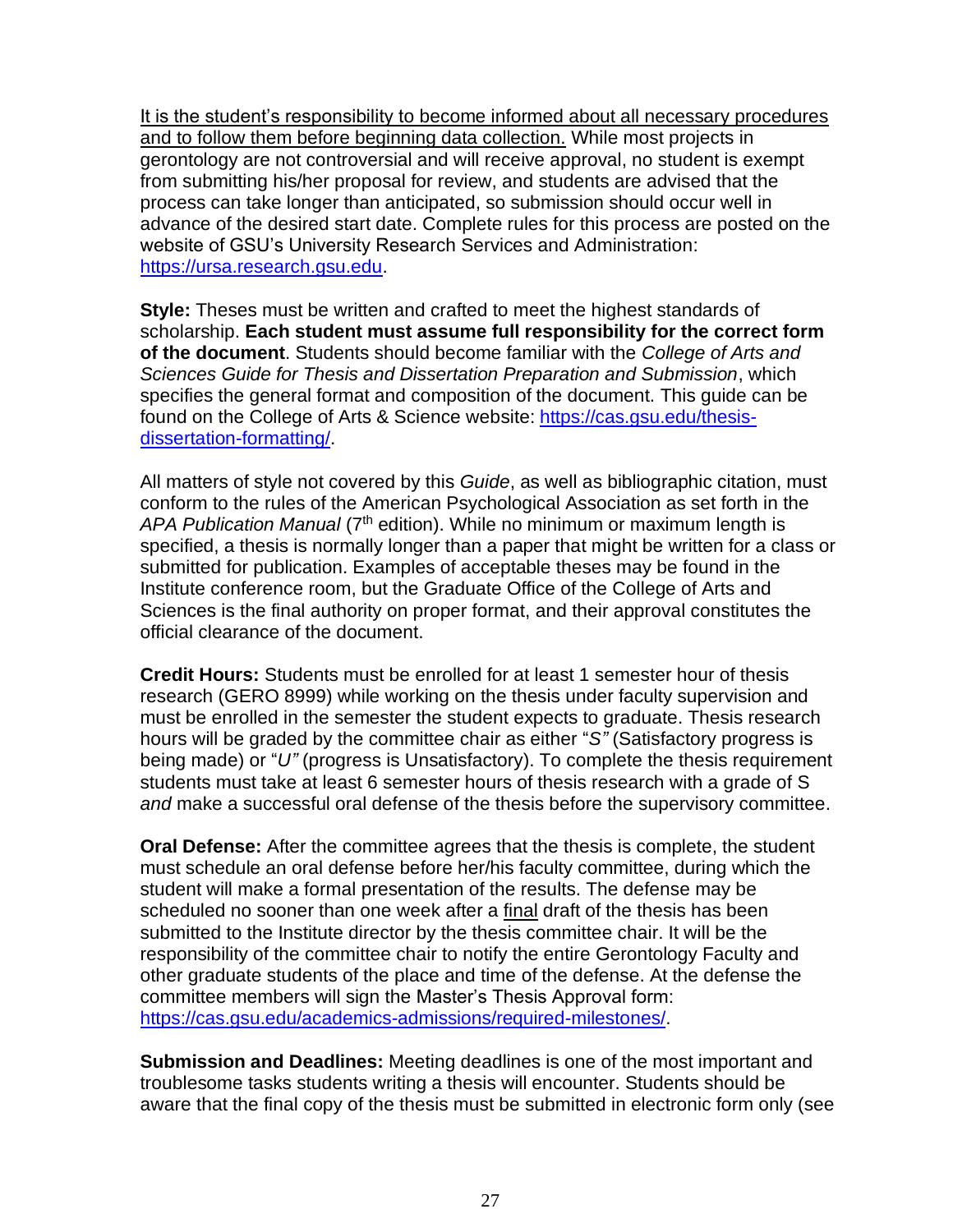the *Guide for Thesis and Dissertation Preparation and Submission* for explicit instructions: [https://cas.gsu.edu/graduation-calendar-deadlines/.](https://cas.gsu.edu/graduation-calendar-deadlines/)

Prior to final submission and before the posted review deadline, the student must submit a preliminary electronic copy of the thesis for the Graduate Office Director's review for proper formatting. This submission for acceptance may occur no earlier than the beginning of the semester in which the student will graduate and no later than the appropriate thesis deadline for the semester of graduation, as listed on the College of Arts & Sciences Graduate Office website.

**Students are reminded to allow ample time for committee review and their own revision of several drafts of the thesis.** The university norm is to allow each professor at least two weeks to read and return comments on a draft.

**Faculty members will not write letters of reference for students in the research concentration who are applying to continue their graduate educations (at GSU or elsewhere) until after a successful thesis proposal defense.**

**Dissemination:** Every thesis must include a dissemination plan for publishing or otherwise sharing the results with a wider professional audience. Agreement should be reached between the student and her/his committee chair regarding authorship of any papers or publications that may result from the thesis research. *ScholarWorks @ Georgia State University:* Once completed, all theses, including those authored by Gerontology students must be uploaded to ScholarWorks (please see [https://scholarworks.gsu.edu\)](https://scholarworks.gsu.edu/). All theses will be indexed and available through the library website: [https://scholarworks.gsu.edu/gerontology\\_theses/.](https://scholarworks.gsu.edu/gerontology_theses/)

**Embargoing and Thesis Publication:** Students are given the option of placing an embargo delaying the publication of their thesis for up to two years or by limiting access exclusively to the GSU community (rather than the public) through Scholarworks ETD. Doing so will eliminate any concerns raised by journal editors regarding prior publication if thesis findings are prepared submitted for peer reviewed publication. The Gerontology Institute advises students to embargo by delaying the time of publication, but doing so is not mandatory. Please consult with your thesis committee chair and members.

To make the embargoing process easier to manage, Graduate Services has set up an online form: [https://cas.gsu.edu/embargo-request-form/.](https://cas.gsu.edu/embargo-request-form/) If you wish to restrict access to your thesis using one of the embargo options, you will need to submit an embargo request form prior to uploading your thesis to the Scholarworks ETD. The Office of Graduate Services will ensure that the request also has the support of your program's graduate director, as well as the college's Associate Dean for Research and Graduate Studies.

#### **Change of MA Program Concentration**

Sometimes students enter one concentration and then decide the other would be a better fit. Students should speak to the Graduate Director [\(wsimonds@gsu.edu\)](about:blank) to discuss program planning and the proper procedure for switching concentrations and seeking approval for the change. Students are strongly encouraged to consider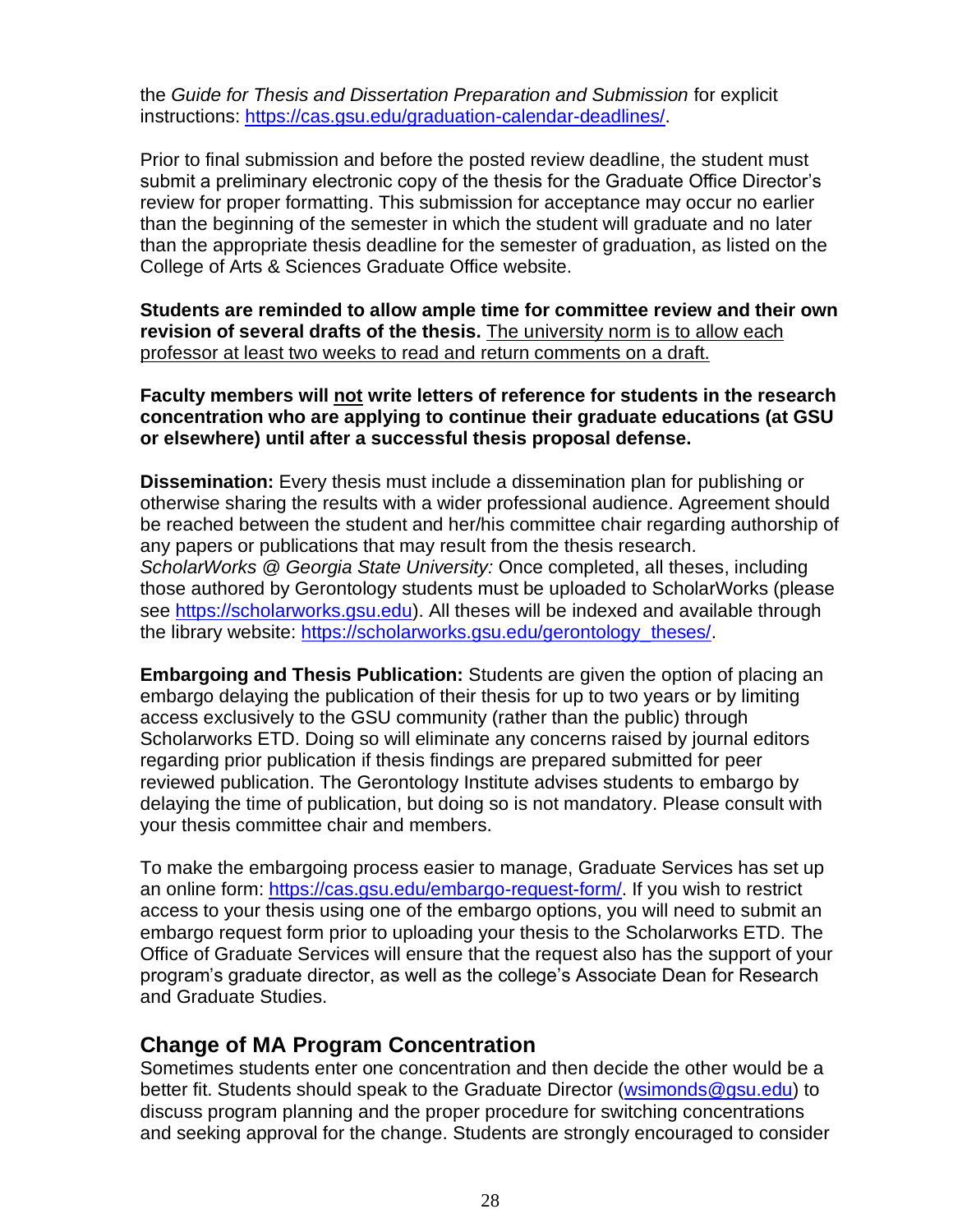the implications of switching between concentrations. Each concentration has separate requirements and switching may result in the need to take additional course work, etc. Here is the form you should fill out to change concentrations: [https://cas.gsu.edu/change-of-concentration/.](https://cas.gsu.edu/change-of-concentration/)

#### <span id="page-28-0"></span>**Application for Graduation**

**MA students must file a formal application for graduation with the GSU Graduation Office at least two semesters in advance of the expected semester of graduation**. Once you register, your name stays on the list for subsequent semesters if you do not graduate in the identified term. Please visit the GSU Graduation office website for more information about graduation: [https://registrar.gsu.edu/graduation/.](https://registrar.gsu.edu/graduation/) Students must have completed the application for graduation by the established deadline. Students who miss the deadline can complete this form to graduate in the same term:

[https://registrar.gsu.edu/graduation/graduation-change-request/.](https://registrar.gsu.edu/graduation/graduation-change-request/)

# **GENERAL INFORMATION**

#### <span id="page-28-1"></span>**Desk Space and Computer Access**

The Gerontology Institute is sometimes able to provide graduate students with desk space to study, work, and access a computer. Students who desire such space should notify the Department Specialist. Because space is very limited, a waiting list for desks or carrels is sometimes needed, assignments are made on a first-come, first-served basis, and all spaces are shared. Graduate Assistants (GAs) are given priority in these assignments.

Access to computers also is first-come, first-served, and students may use any available common computer at any time. If passwords are necessary for any function, they will be supplied by the student assistant or Business Manager. *Students should not leave personal files on any computer. Rather, students are encouraged to use removable disk or remote storage for data storage.* Students should never change passwords, screen savers, formatting, or any other setting of a computer. Also students are prohibited from downloading any software or personal materials to the computers located in the Dept.. Failure to comply with these guidelines may result in termination of computer privileges.

# **Printing and Photo Copying**

The Gerontology Institute printers and photocopier are available to students on a limited basis. Students can print and photocopy for their personal use, but are asked to do so only occasionally and sparingly limiting their printing to no more than 10 pages and copies to an article or chapter. All students are required to be familiar and in compliance with GSU's copyright policy. Failure to comply with these guidelines may result in termination of printing and photocopying privileges. If the printer or copy machine is not working, please inform the Student Assistant at the front desk.

### **Telephone Usage**

Telephones in the Gerontology Institute are for business and research purposes only. Students may use the telephone on the reception/student assistant's desk for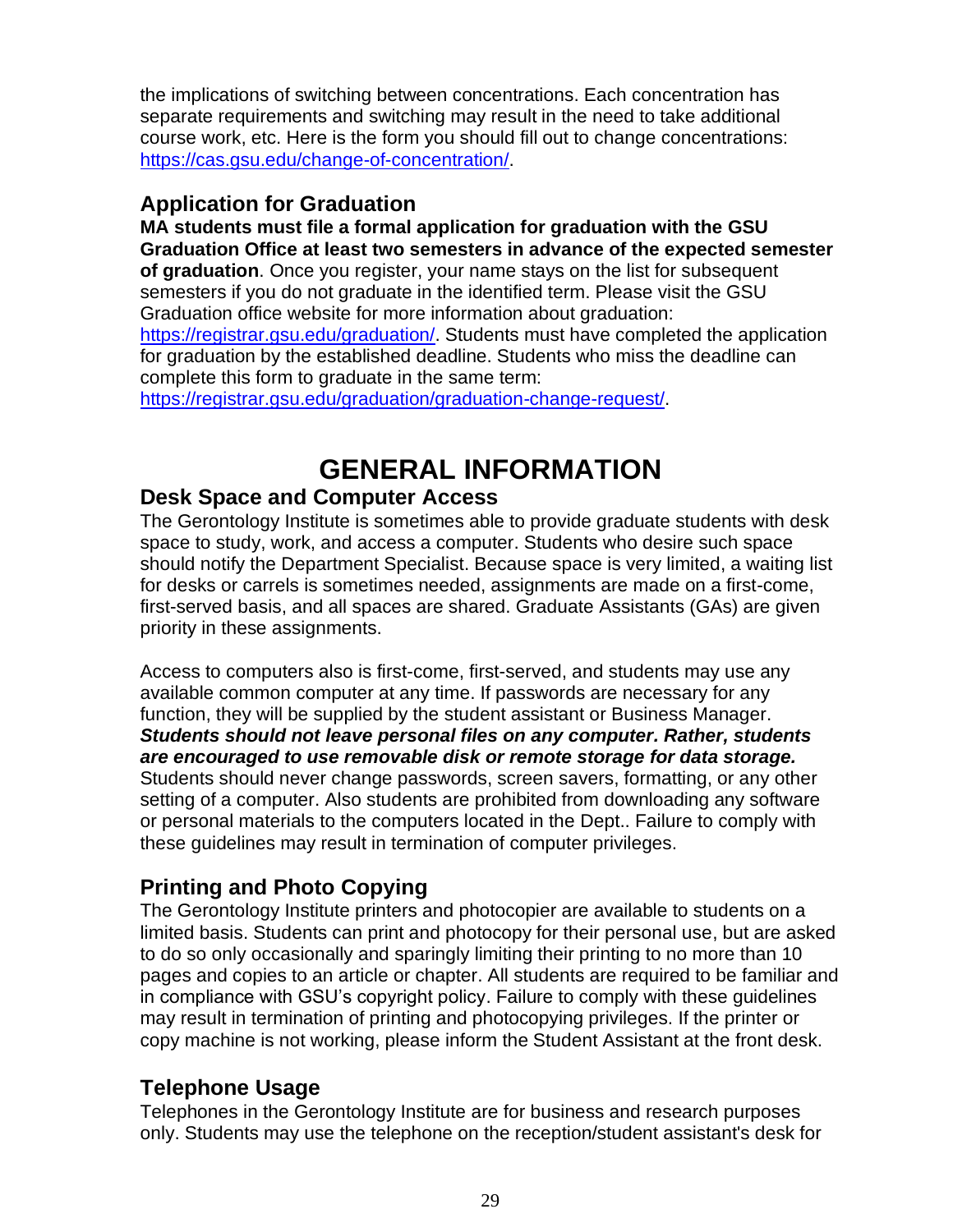occasional brief personal calls (1-2 minutes), provided that desk is not occupied. Long distance calls are not permitted unless they are research-related and approved in advance.

# **Change of Address**

Please notify the Gerontology Institute, the Office of Graduate Studies of the College of Arts and Sciences, or the appropriate college if different, and the Registrar of any changes in your contact information including mailing address, telephone numbers, or emergency contacts. Please update your contact information in PAWS.

# <span id="page-29-0"></span>**GERONTOLOGY INSTITUTE RESOURCES**

# **Institute Library**

Books and journals in the library are available for student use. Students may borrow books and journals by checking them out at the front desk. (There is a list of titles in the binder at the front desk.)

# **Institute Website**

The official webpage for the Gerontology Institute is [https://gerontology.gsu.edu.](https://gerontology.gsu.edu/) This webpage provides detailed information about the Institute and its programs and policies. In addition, there are links to useful information such as college and university policies and links to aging resources.

### **Gerontology Institute on Facebook, Twitter, and YouTube**

For the most current news, information, and events about the Gerontology Institute we encourage you to follow us on **Facebook**, [Twitter](https://twitter.com/gsugerontology?lang=en),) and [YouTube.](https://www.youtube.com/user/gerontologyGSU) Stay connected and tuned for information, opportunities, and the latest events!

# <span id="page-29-1"></span>**STUDENT INVOLVEMENT IN INSTITUTE LIFE Institute Events**

The Gerontology Institute and hosts a number of events throughout the year, including but not limited to civic engagement opportunities, a brown bag lunch lecture series, and the annual Barbara Pittard Payne Lectureship in Gerontology. **Gerontology students are encouraged to attend all Gerontology Institute events. Students with Graduate Research Assistantships are** *expected* **to attend Institute events.** Not only are these events tremendous learning opportunities, they also are excellent opportunities to meet others, including potential employers. Student will receive notification of these events via their student email accounts and they also will be advertised on campus and through social media.

# **Student Organizations**

The Gerontology Institute offers many ways for students to serve older adults and become civically engaged in the Atlanta area and beyond. The Institute currently has two active student organizations**, [Adopt-a-Grandparent](about:blank) a**nd **Sigma Phi Omega**. Both organizations are involved in service activities regularly throughout the school year.